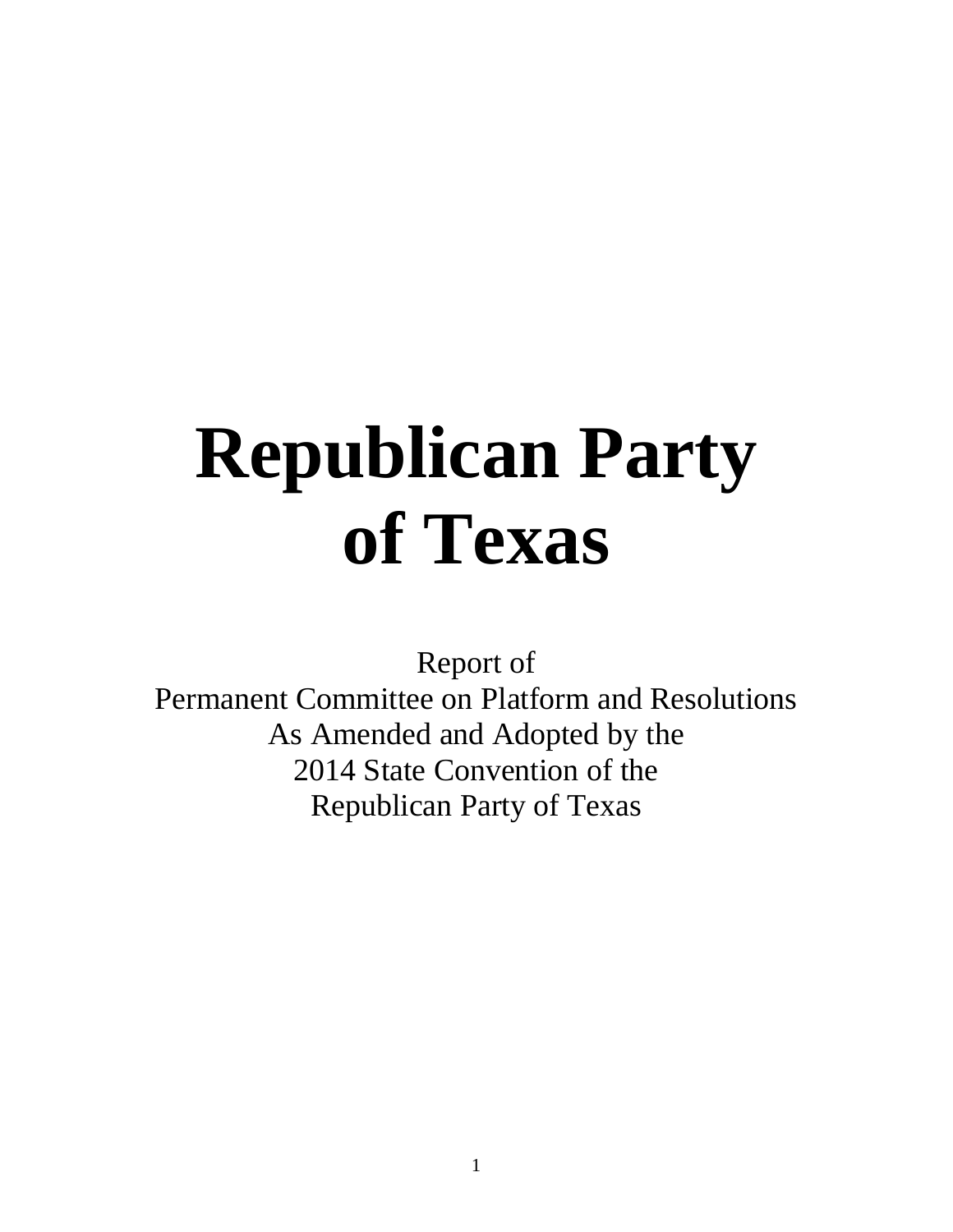| STRENGTHENING FAMILIES, PROTECTING LIFE, AND PROMOTING HEALTH  13 |  |
|-------------------------------------------------------------------|--|
|                                                                   |  |
|                                                                   |  |
|                                                                   |  |
|                                                                   |  |
|                                                                   |  |
|                                                                   |  |
|                                                                   |  |
|                                                                   |  |
|                                                                   |  |
|                                                                   |  |
|                                                                   |  |
|                                                                   |  |
|                                                                   |  |
| UNITED STATES SOVEREIGNTY, LEADERSHIP, AND FOREIGN POLICY  34     |  |
|                                                                   |  |
|                                                                   |  |
|                                                                   |  |
|                                                                   |  |
| RESOLUTION IN SUPPORT OF PRIORITIZING CONSTITUTIONAL CARRY        |  |
|                                                                   |  |

# **Contents**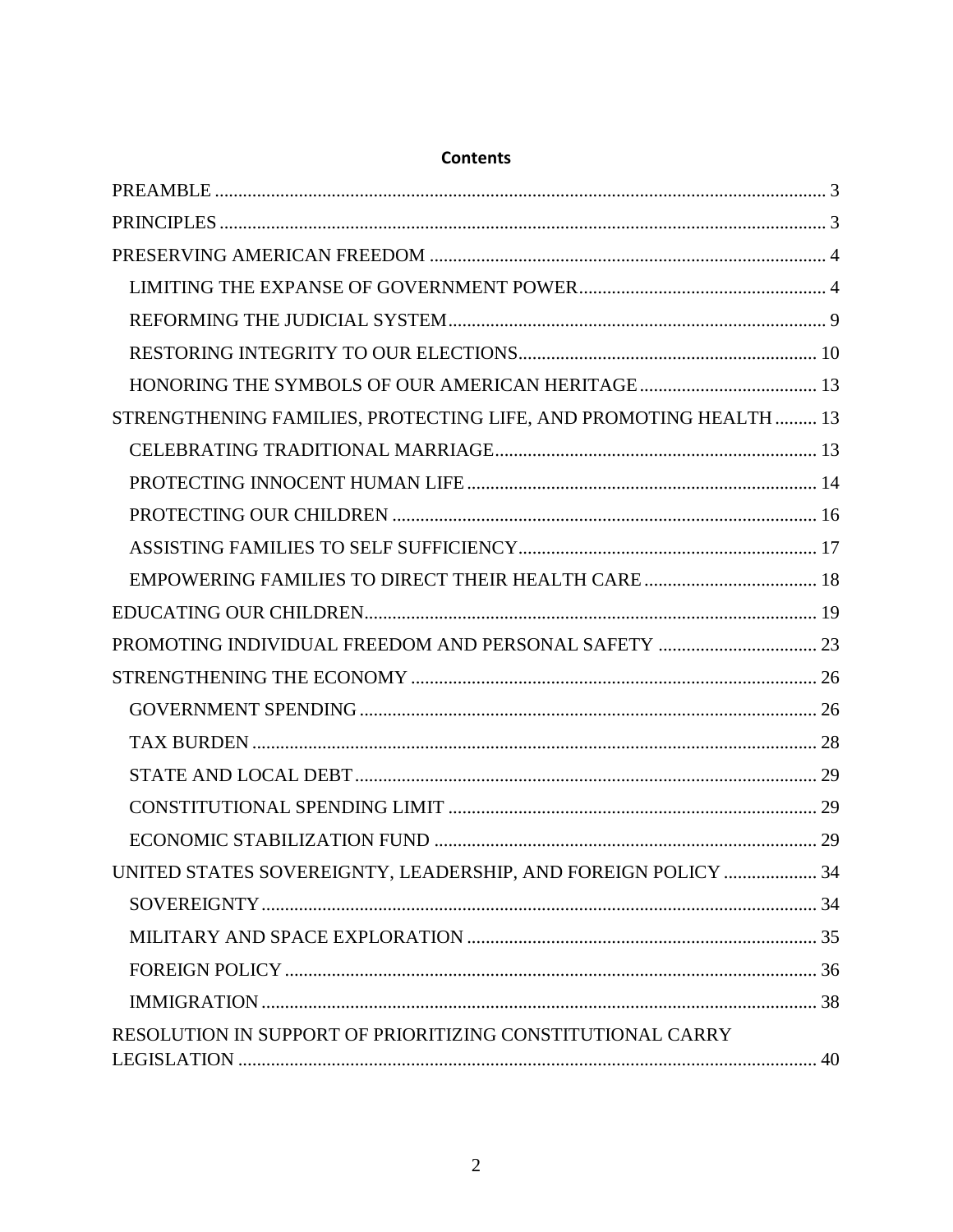#### **2014 STATE REPUBLICAN PARTY PLATFORM**

#### **Permanent Committee on Platform and Resolutions Chairman Tom Mechler**

| SD <sub>1</sub>  | William "Butch" Marsalis | SD 11 | Gabriel Allen        |       | SD 21 Troy Swift            |
|------------------|--------------------------|-------|----------------------|-------|-----------------------------|
| SD <sub>2</sub>  | Dwayne Collins           |       | SD 12 Nancy Dillard  |       | SD 22 Jack Guthrie          |
| SD <sub>3</sub>  | <b>Sharron Graves</b>    |       | SD 13 Bonnie Lugo    |       | SD 23 Leslie Thomas         |
| SD <sub>4</sub>  | Daniel Ure               |       | SD 14 T.J. Scott     |       | SD 24 Dee Lott              |
| SD <sub>5</sub>  | <b>Larry Gonzales</b>    |       | SD 15 Rolando Garcia |       | SD 25 Sheryl Holland        |
| SD6              | Artemio Muniz            |       | SD 16 Ron Hinds      |       | SD 26 David Westbrook       |
| SD 7             | Mark Ramsey              | SD 17 | Mike Gibson          |       | SD 27 Dorothy Morgan Graham |
| SD 8             | Susan Fletcher           | SD 18 | Edee Sinclair        | SD 28 | <b>Russ Duerstine</b>       |
| SD9              | Sara Legvold             | SD 19 | Art Martinez de Vara |       | SD 29 Mary Holmsley         |
| SD <sub>10</sub> | Georgia Stapleton        | SD 20 | Angie Flores         |       | SD 30 Danny Pelton          |
|                  |                          |       |                      |       | SD 31 Victor Leal           |

#### **PREAMBLE**

<span id="page-2-0"></span>We STILL hold these truths to be self-evident, that all men are created equal, that they are endowed by their Creator with certain unalienable Rights, that among these are Life, Liberty and the Pursuit of Happiness. Throughout the world, people dare to dream of freedom and opportunity. The Republican Party of Texas unequivocally defends that dream. We strive to preserve the freedom given to us by God, implemented by our Founding Fathers, and embodied in the Constitution. We recognize that the traditional family is the strength of our nation. It is our solemn duty to protect life and develop responsible citizens. We understand that our economic success depends upon free market principles. If we fail to maintain our sovereignty, we risk losing the freedom to live these ideals.

#### **PRINCIPLES**

<span id="page-2-1"></span>We, the 2014 Republican Party of Texas, believe in this platform and expect our elected leaders to uphold these truths through acknowledgement and action. We believe in:

- 1. Strict adherence to the original intent of the Declaration of Independence and United States and Texas Constitutions.
- 2. The sanctity of human life, created in the image of God, which should be protected from fertilization to natural death.
- 3. Preserving American and Texas sovereignty and freedom.
- 4. Limiting government power to those items enumerated in the United States and Texas Constitutions.
- 5. Personal accountability and responsibility.
- 6. Self-sufficient families, founded on the traditional marriage of a natural man and a natural woman.
- 7. Having an educated population, with parents having the freedom of choice for the education of their children.
- 8. Americans having the right to be safe in their homes, on their streets, and in their communities; and the unalienable right to defend themselves.
- 9. A free enterprise society unencumbered by government interference or subsidies.
- 10. Honoring all of those that serve and protect our freedom.
- 11. And we believe in "The laws of nature and nature's God" as our Founding Fathers believed.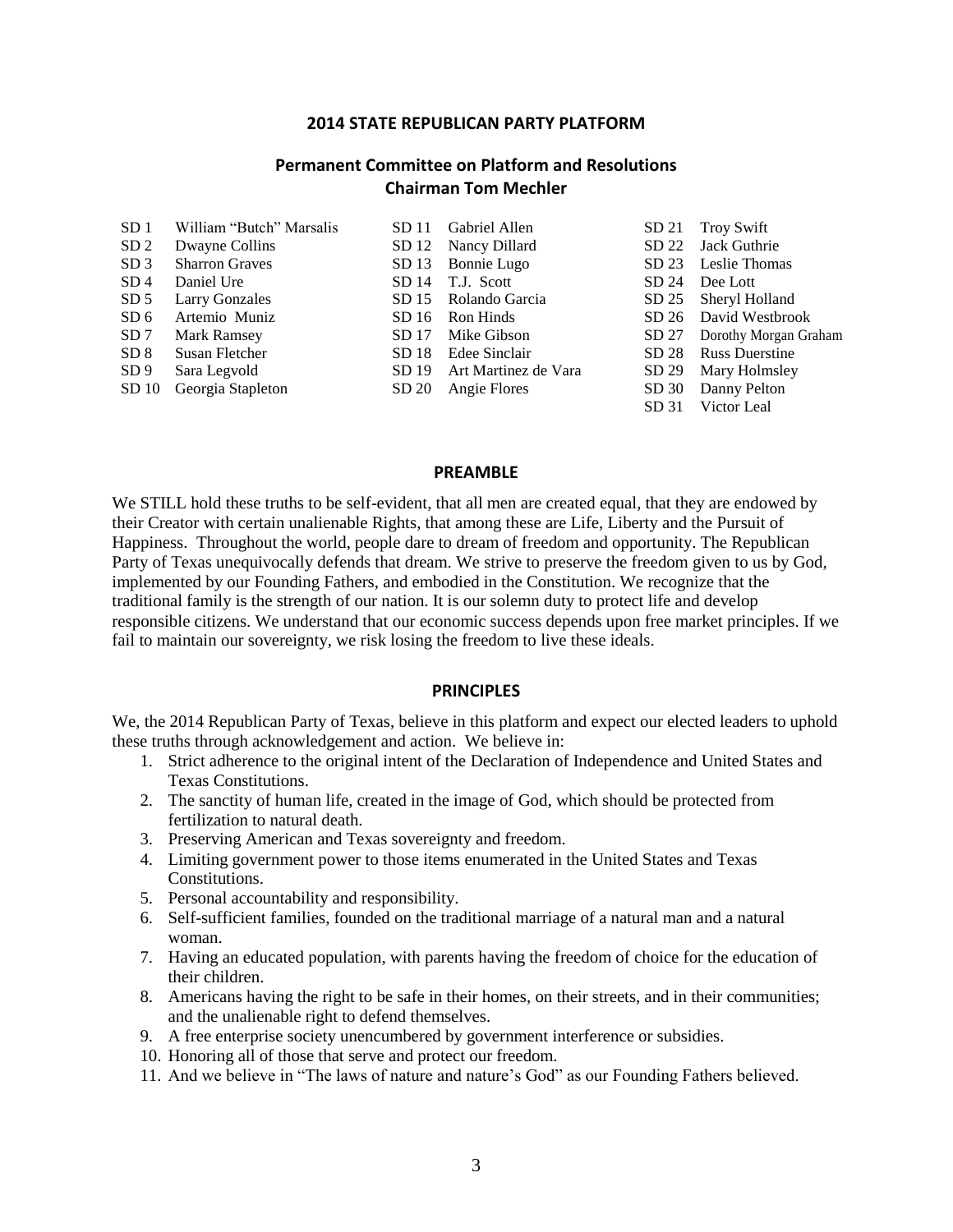#### **PRESERVING AMERICAN FREEDOM**

#### <span id="page-3-1"></span><span id="page-3-0"></span>**LIMITING THE EXPANSE OF GOVERNMENT POWER**

Reaffirm Texas Sovereignty as Reserved Under the 10th Amendment, United States Constitution- We strongly urge the Texas Legislature ignore, oppose, refuse, and nullify any federal mandated legislation which infringes upon the states' 10th Amendment Right. All federal enforcement activities in Texas must be conducted under the auspices of the county sheriff with jurisdiction in that county.

Opposition to Socialism- Socialism breeds mediocrity. America is exceptional. Therefore, the Republican Party of Texas opposes socialism in all of its forms.

Full Repeal of the 17th Amendment of the United States Constitution- Return the appointment of United States Senators by the state legislatures.

Unelected, Appointed Bureaucrats and Agencies- We decry the appointment of unelected bureaucrats, and we urge Congress to use their constitutional authority to defund and abolish these positions and return authority to duly elected officials, accountable to the electorate. In the interim, we hold Congress responsible for agency decisions. Executive decisions by agencies must be reviewed and approved by Congress before taking effect.

Constitutional Citations on Legislation- We urge that all bills presented in the United States Congress and Texas Legislature include citations to the authorizing constitutional provision, cost to implement, and impact on the family.

Line-Item Veto- Amend the Texas Constitution to enhance and strengthen the Governor's lineitem reduction veto authority over the state budget.

Agency Sunset Review Process- Reform the Sunset Commission to be a majority citizen-led commission on government reform (appointed by Governor, Lt. Governor, and Speaker of the House).

Unfunded Mandates- Amend the Texas Constitution and statutes to restrict the power of the Legislature to impose unfunded mandates on local governments.

If It's Good Enough For Us It's Good Enough For Them- The Government shall not, by rule or law, exempt any of its members from the provisions of such rule or law.

Law Enforcement- We support limitation of criminal jurisdiction of federal law-enforcement agencies into state and local jurisdictions, and encourage them to enforce the laws under federal jurisdiction. The states have the right to protect their citizens if the federal government fails to enforce its applicable laws.

Border Security- The United States border must be secured immediately! It is the fundamental responsibility of our federal government to do so. Narcotics, arms and human trafficking have a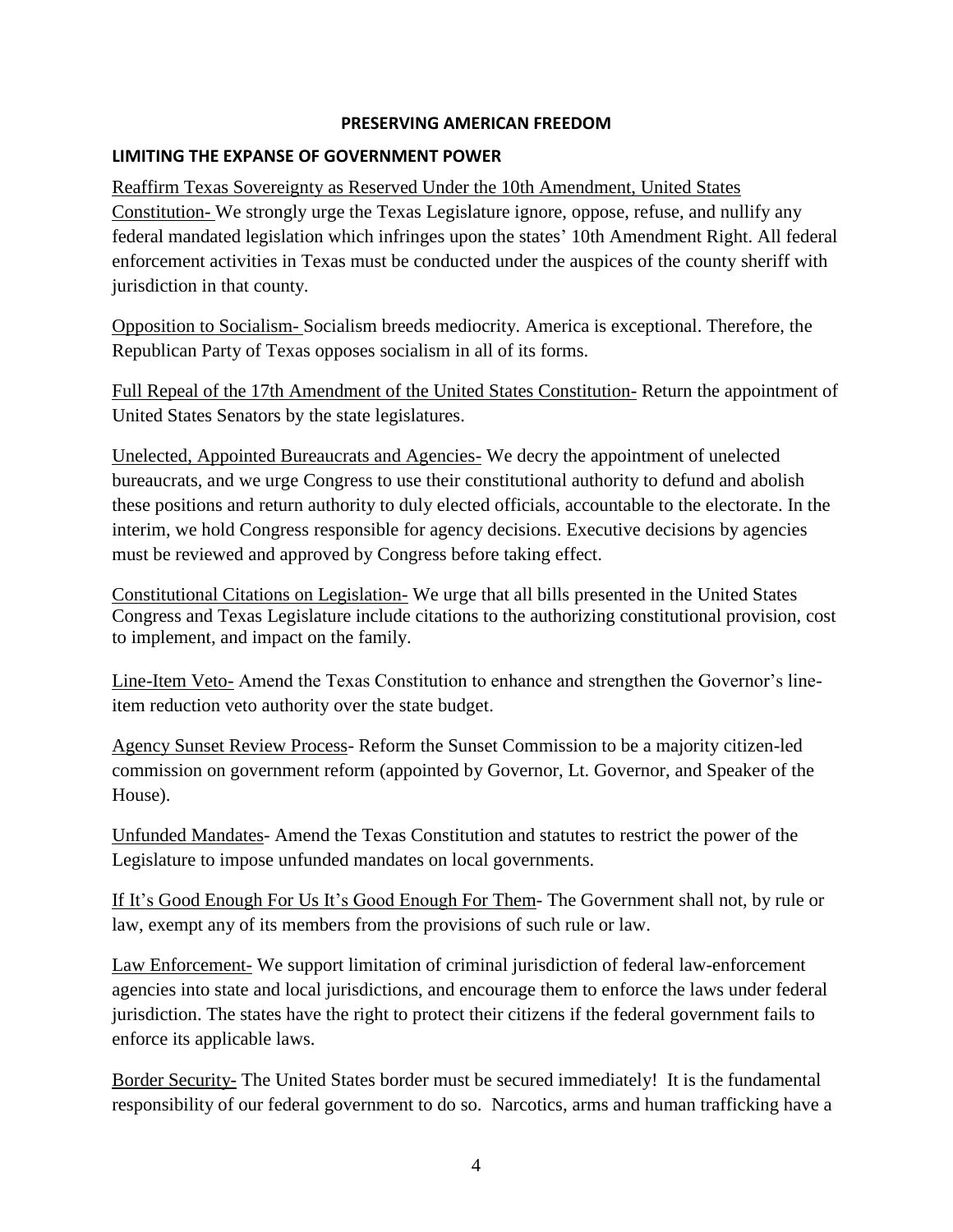devastating effect on our nation. By using every available resource to achieve 100% border security and control, it will enhance the protection of all Americans, especially border residents. The State of Texas has the right to protect its citizens, businesses and ranches if the federal government fails to enforce its applicable laws.

Preserving National Security- We believe terrorism is a major threat to international peace and to our own safety. We urge our national leadership to:

- Protect and defend our natural and constitutional rights and swiftly wage successful war on terrorists
- Eliminate aid and cease commerce with any nation threatening us or aiding terrorists or hostile nations
- Support other nations fighting terrorists
- Reasonably use profiling to protect us
- Prosecute national security breaches
- Revise laws or executive orders that erode our essential liberties.

Repeal Patriot Act- We urge the repeal of the USA Patriot Act and spying on law abiding Americans must stop immediately. We support court ordered warrants on an individual basis in cases directly involving national security.

Abolish NDAA- The Republican Party of Texas abhors any policies of indefinite detention of United States citizens without due process. We urge our government to terminate any practice of detention without due process, including, but not limited to, any enforcement of federal law by the military within the State of Texas, under Sections 1021 and 1022 of the National Defense Authorization Act (NDAA).

Repeal the Lacey Act- Due to abuse such as suffered by the Gibson Guitar Company, we condemn the over-criminalization nature of the Lacey Act.

Repeal Portions of the 2014 Farm Bill- The Republican Party of Texas supports a repeal of all portions of the Farm Bill legislation that can result in depriving landowners of the use of their property and constitutional rights such as due process, including "swampbuster" provisions.

Emergency War Powers and Martial Law Declarations- We strongly urge Congress to repeal the War Powers Act and end our declared state of emergency. Any declaration of martial law should be approved by Congress.

Elimination of Executive Orders- We reject the unconstitutional use of executive orders and other mandates lacking Congressional approval.

Inter-jurisdictional Agreements- We oppose inter-jurisdictional agreements with any state that prevent the governor from controlling the Texas Military Forces, police, other emergency management personnel, and/or State of Texas resources. We call for repeal of any existing agreements.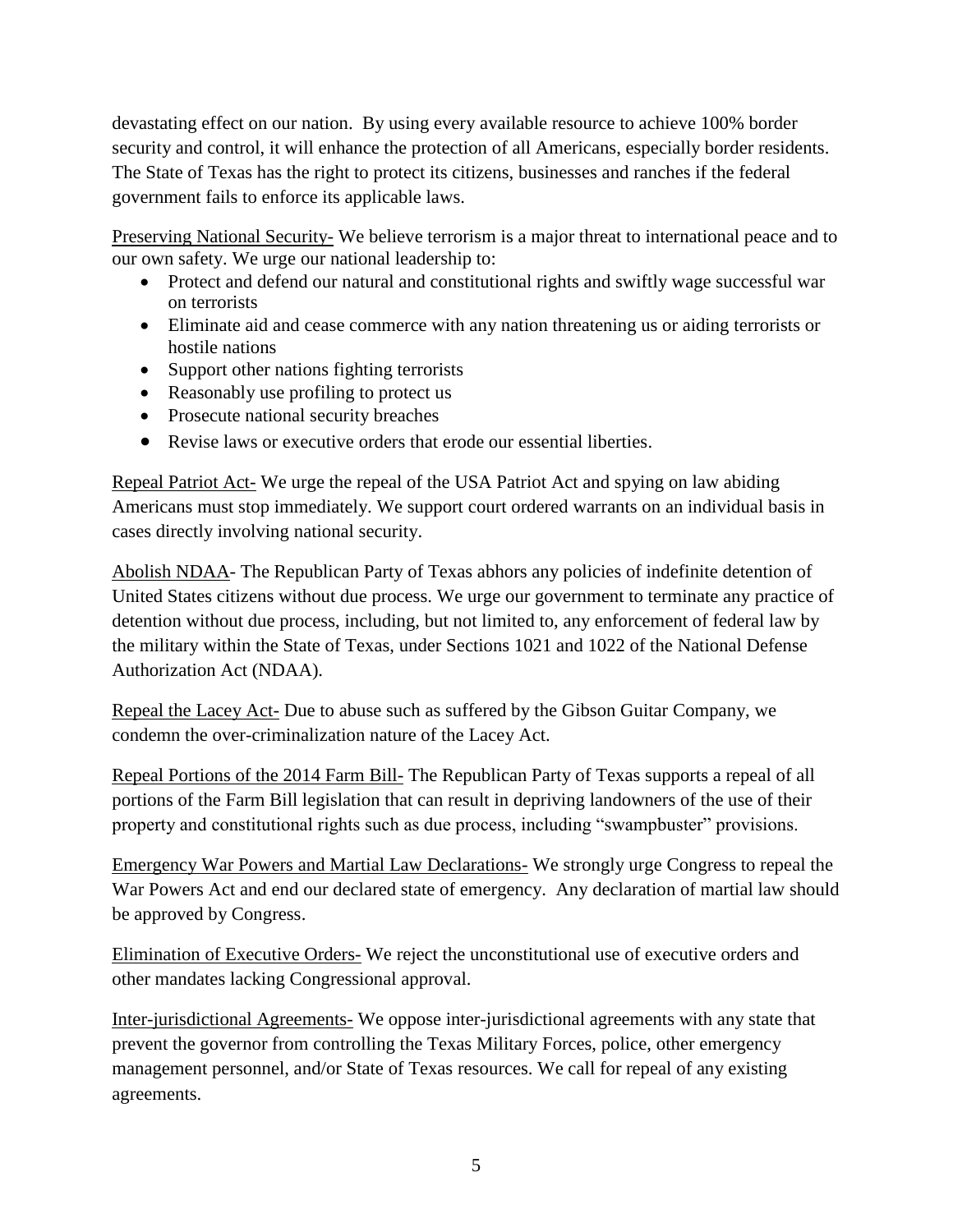Census- We oppose the Census Bureau obtaining data beyond the number of people residing in a dwelling, and we oppose statistical sampling adjustments. We support the actual counting of people and oppose any type of estimation or manipulation of census data. Only United States citizens should be counted for the purpose of adjusting legislative districts.

Preservation of Republican Form of Government- We support our republican form of government in Texas, as set forth in the Texas Bill of Rights, and oppose initiative and referendum. We also urge the Texas Legislature and the United States Congress to enact legislation prohibiting any judicial jurisdiction from allowing any substitute or parallel system of law, specifically foreign law (including Sharia Law), which is not in accordance with the United States or Texas Constitutions.

Germane Contents Requirement- All content of any bill must be germane to the title of the act.

Legislative Accountability Requirement- All bills passed in the United States Congress or Texas Legislature, or their respective Senates, should require a recorded and preserved vote; and no bill voted on may be changed after the vote. We support rules requiring that all votes on bills cast in the Texas House of Representatives and Senate be made freely available to the electorate.

Recall Elections- Texans should have the right to recall their elected officials.

Constitutional Convention- We strongly oppose any constitutional convention to rewrite the United States Constitution. We encourage the Texas Legislature to rescind its 1977 call for such a convention. We call upon other states to rescind their votes for such a convention.

Article V Convention- Under no circumstances shall the Bill of Rights, the first 10 constitutional amendments, be changed in any manner. We urge the Texas State Legislators to take the lead in calling for an Article V Amending Convention of States, for the specific purpose of reigning in the power of the federal government. Any proposed amendments must be ratified by ¾ of the states to take effect.

Affirmative Action- The Republican Party of Texas believes in equal opportunity for all citizens without regard to race or gender. Affirmative action casts doubt on minority achievement, making such achievement as seemingly unearned. We believe that true minority advancement will come from a demand for personal responsibility, accountability, and competitive excellence.

Reparations- We oppose any form of reparations.

Government Takings and Restrictions- We reaffirm our belief in the constitutional concept of the right to own property without governmental interference, and that property ownership and free market enterprise form the foundation of our collective wealth. NO government entity should abridge or deny these rights. To that end, we urge legislative changes to address the protection of these bedrock rights. Areas of concern from our grassroots constituency are:

 Annexation; all affected parties of a proposed annexation should be allowed a vote on said proposal, and must pass with a 2/3s vote.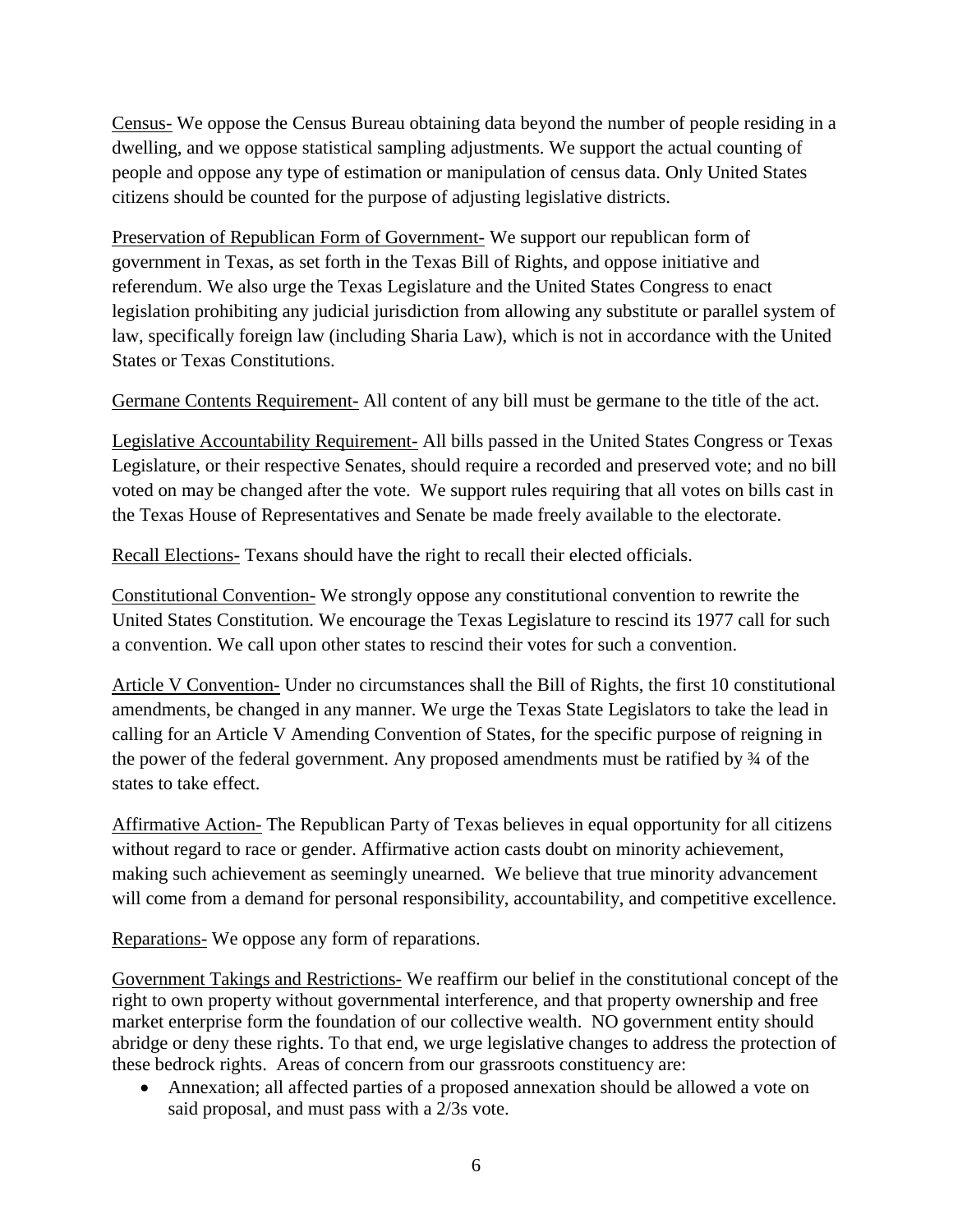- Eminent domain and property forfeiture; the taking of property under eminent domain or property forfeiture should specifically exclude seizing private property for public or private economic development or for increased tax revenues. Additionally, we support fair market value compensation to the property owners for all damages from all sources as a direct result of any taking. Government should return to the basic form of property rights and readopt "Fee Simple Absolute," which gives all property owners the maximum extent possible in the land under the law.
- Natural resources and conservation easements; groundwater and/or mineral rights are a vested ownership. Conservation easements, involving watersheds, green areas and nationalization of lands should be resisted in the strongest manner applicable.
- We support the rights of each and every property owner to fight in their local judicial venue against any taking of their private property.
- We oppose the International Property Maintenance Code as a violation of the 4th Amendment right to privacy and an invasion of personal property.

All private property owners involved in these matters should be notified of their rights, under law, with regard to condemnation, annexation, or easement; and the condemner should be required to show the public need and necessity by petitioning a court of jurisdiction. Taking of property should result in immediate compensation of fair market value to the owner. These issues should always be administered by organizations and elected officials accountable to voters.

Confiscation without Compensation- Taking a property—real, oil or gas, or other minerals – without just compensation by oil and gas operators, and sanctioned by the Railroad Commission, is unconstitutional and against the principles of the Republican Party of Texas. In particular, "Rule 37" exception takings by the Railroad Commission for industry should not be permitted without the granting of a no-cost, full-working interest in mineral rights to owners of the property confiscated.

Water Districts- We strongly applaud the decision made by the Texas Supreme Court rejecting regulation, regulatory taking, metering, and restricting production of individuals' underground water. We advocate fair market value compensation for the taking of an individual's private water supply. We urge the restriction of water districts to their original purpose of supplying clean drinking water and/or the purpose of reporting regarding underground water. We ask the legislature to allow citizens who are impacted by said water, irrigation, fresh water supply districts the ability to vote on the selection of the board or committee members of these districts, and allow the voters the ability of recall of these elected officials of an irrigation district, fresh water supply district, municipal utility district, or any other special purpose district. If citizens are restricted in using water, all city, state, and local government facilities and public-private partnerships be subject to similar restrictions. Except for the purpose of emergency services.

Protect Groundwater Property Rights from Water Marketers- We demand the State of Texas protect the groundwater rights of the property owners from water marketers and within developments/subdivisions in the State of Texas.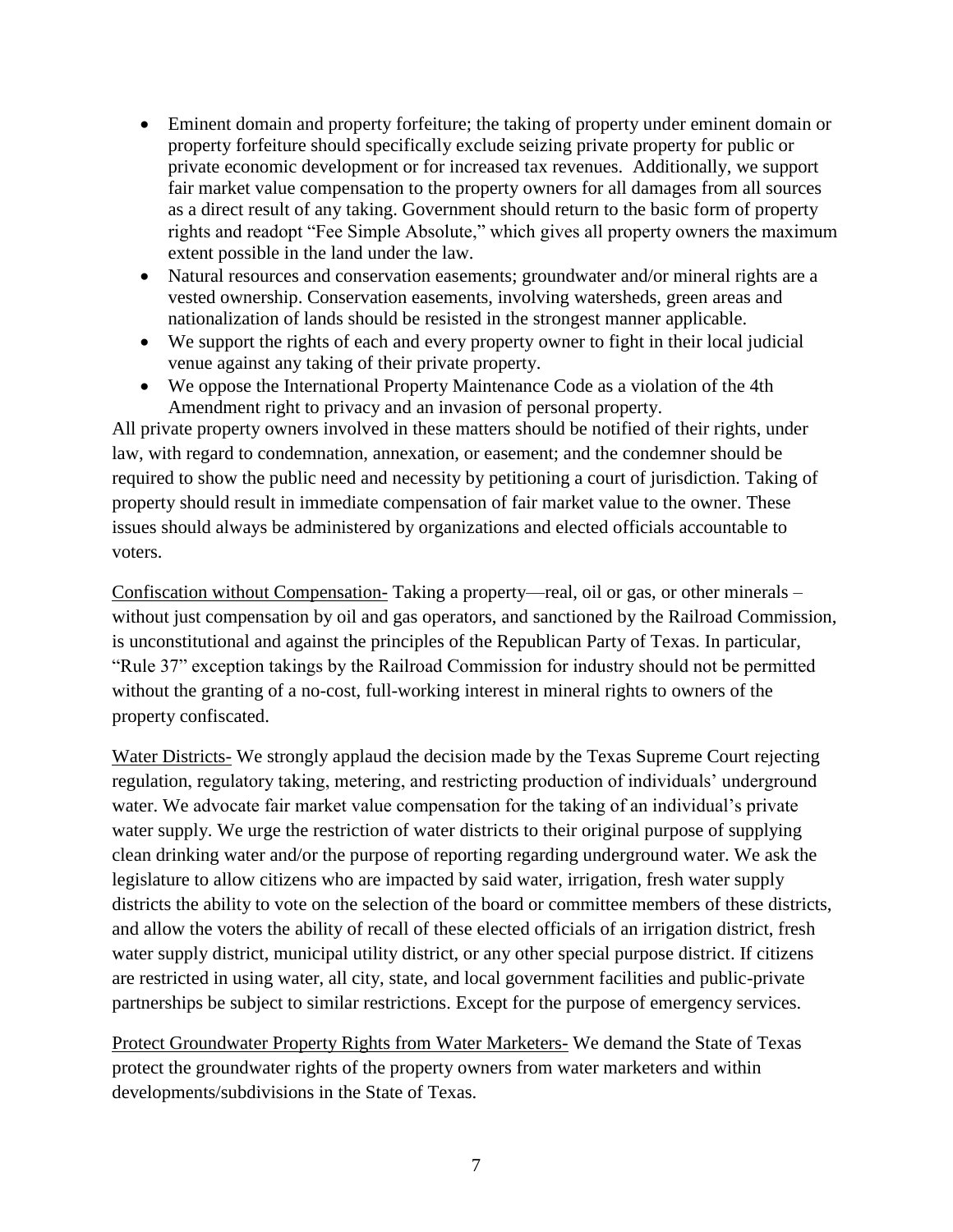Protection from Extreme Environmentalists- We strongly oppose all efforts of the extreme environmental groups that stymie legitimate business interests and private property use. We believe the Environmental Protection Agency should be abolished.

Climate Change- While we all strive to be good stewards of the earth, "climate change" is a political agenda which attempts to control every aspect of our lives. We urge government at all levels to ignore any plea for money to fund global climate change or "climate justice" initiatives.

Homestead Protection- We support continuance of Texas' homestead protection.

Livestock and Pet Location- We support the repeal of the National Animal Identification System (NAIS).

Banning the Use of Red Light Cameras- We call for the ban on red light cameras in the State of Texas.

Drivers Licenses- We propose that every Texas driver's license shall indicate whether the driver is a United States citizen. No such license shall be issued to anyone not legally in the country.

Free Speech for the Clergy- We urge amendment of the Internal Revenue Code to allow a religious organization to address issues without fear of losing its tax-exempt status. We call for repeal of requirements that religious organizations send the government any personal information about their contributors.

Government Regulation on Religious Institutions-The state should have no power over licensing or training of clergy. The State should withdraw all imposed regulations.

Restore Constitutional Integrity in the Legislative Process- We call upon the United States. Congress to pass legislation to restore constitutional integrity in the legislative process. We strongly recommend single issue legislation that prohibits the current practice of inserting, into otherwise unrelated legitimate legislation, funding for or federal regulations on special interest issues into virtually every piece of legislation. We oppose the use of signing statements by the President to circumvent the law.

The Rights of a Sovereign People**-** The Republican Party of Texas supports the historic concept, established by our nation's founders, of limited civil government jurisdiction under the natural laws of God, and repudiates the humanistic doctrine that the state is sovereign over the affairs of men, the family, and the church.

Defending American Citizens- We call for Congress to act, as President Obama has dismissed the IRS targeting of specific political groups and individuals, which calls into question the President's and the Department of Justice's commitment to citizens constitutional rights; and we call for Congress to act on the Benghazi cover up and the failure to protect American citizens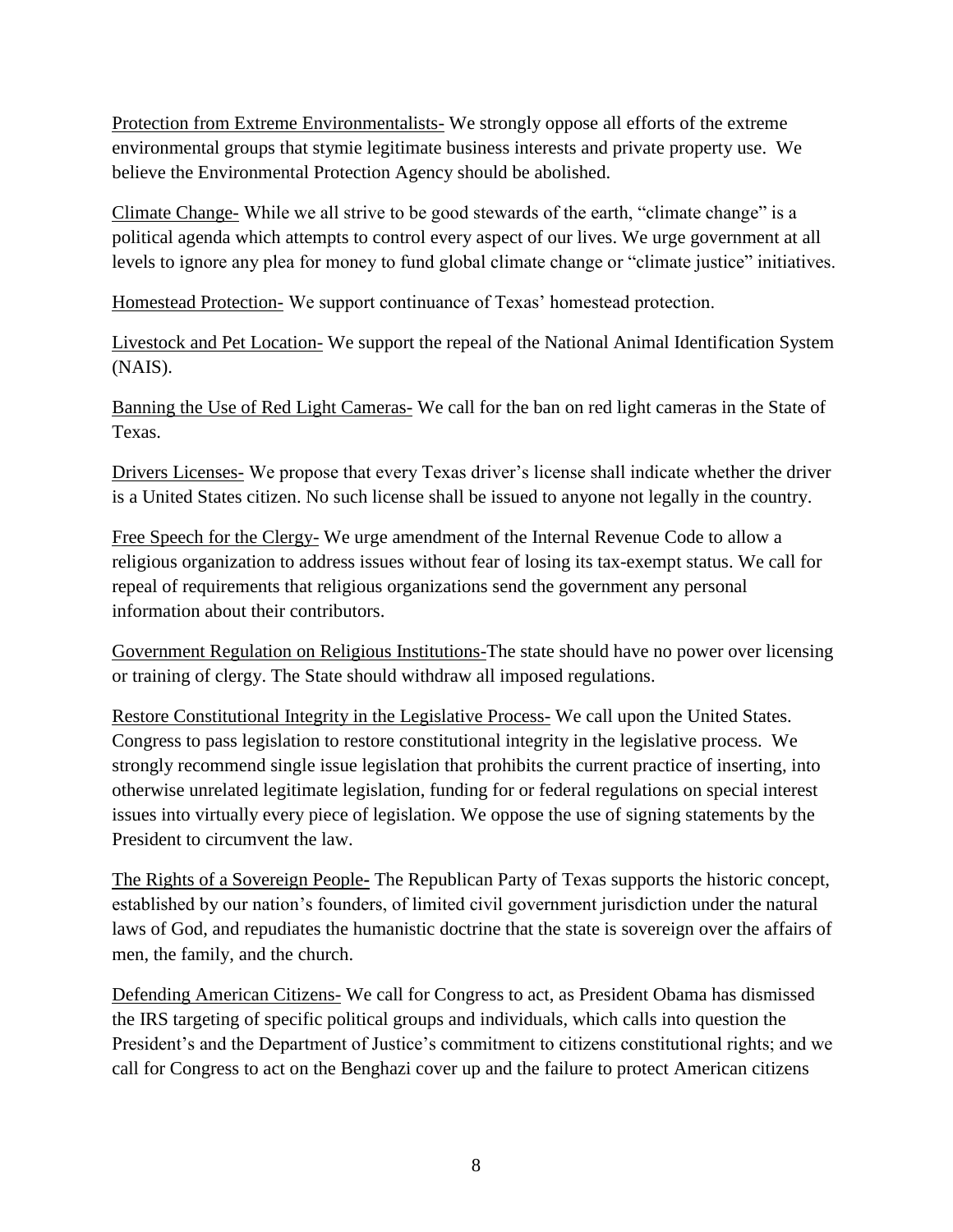including United States military personnel by the Obama Administration; and we call for Congressional investigations into other federal agencies.

Preserving Private Enterprise- We believe that the products of gardens, farms, ranches, cottage industries and manufacturing which are not transported across state lines should not be federally, or by any other government, regulated more than the minimum necessary to prevent disease, fraud, injury to others, or other infringement of citizens' unalienable rights.

Fairness Doctrine- We oppose any attempt by Congress or any federal agency to implement any policy comparable to the "Fairness Doctrine" as terminated in 1987.

Empowering Local Entities Concerning Religious Meetings- We support the right of local entities to determine their own policies regarding religious clubs and meetings on all properties owned by the same, without interference.

Real ID Act-As the Real ID Act effectively creates an unconstitutional and privacy-inhibiting national ID card, we hereby call for its immediate repeal

Employment Non-Discrimination Act (ENDA) and Laws- We oppose government regulations which would coerce business owners and employees to violate their own consciences, beliefs, and principles.

Government Intrusion into the Internet or Communications- We support the United States maintaining continued control of the internet. We also demand that no American government, at any level, should have any kind of "kill-switch" capability, either by executive order or by statute. We oppose the government's ability to shut down websites either directly or through intimidation without a warrant or judicial hearing.

#### <span id="page-8-0"></span>**REFORMING THE JUDICIAL SYSTEM**

Direct Election of State Judges- We support our right to select our judges by direct vote.

Visiting Judges- We support legislation prohibiting judges defeated by the electorate from serving as visiting judges, or acting as judges in any capacity, until such time they are reinstated by the electorate through a subsequent election.

Jury Reform- We support the right to privacy and security of prospective jurors during jury selection. Courts must show relevance of questions asked of jurors and perform a balancing test between the prospective juror's right to privacy and lawyers' need to know. Either party in a criminal trial should have a right to inform jurors of their right to determine facts and render a verdict.

Administrative Justice- Citizens have a right to full participation in administrative law processes.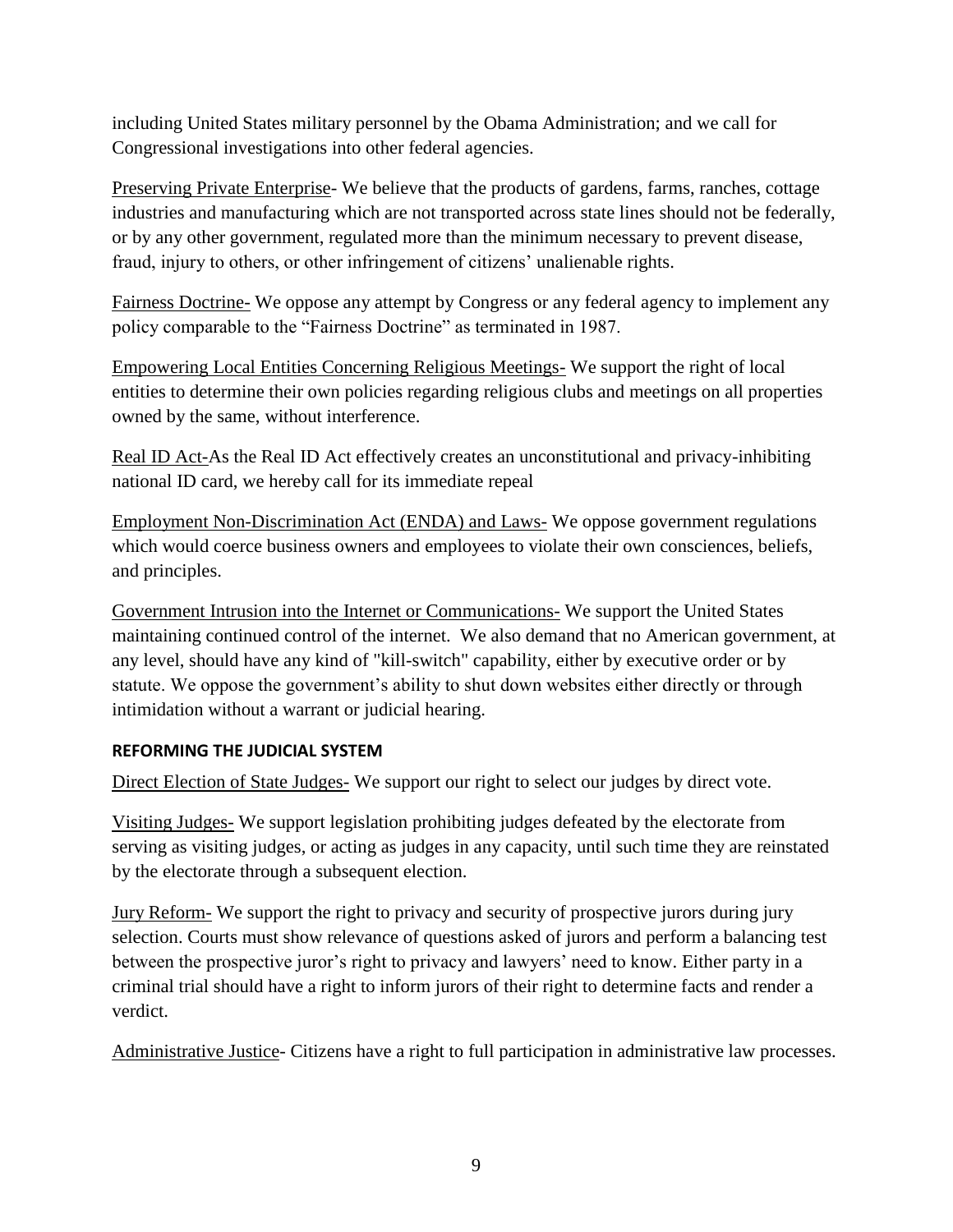Fully-Informed Jury- We support the right to inform the jurors of their common law power to judge law, as well as the evidence, and to vote on the verdict according to their conscience.

Judicial Restraint- We urge Congress to adopt the Constitutional Restoration Act and support the principle of judicial restraint, which requires judges to interpret and apply, rather than make the law. We support judges who strictly interpret the law based on its original intent. We oppose judges who assume for themselves legislative powers.

Remedies to Activist Judiciary- We call Congress and the President to use their constitutional powers to restrain activist judges. We urge Congress to adopt the Judicial Conduct Act of 2005, and remove judges who abuse their authority. Further, we urge Congress to withhold Supreme Court jurisdiction in cases involving abortion, religious freedom, and the Bill of Rights.

American Law for American Courts (ALAC)- No foreign law or international edict shall preempt the United States Constitution or the Texas Constitution, or be used as the basis for any decision, except required by contract between the individual parties.

Judicial Nominees- We urge Republican Senate leadership to ensure that a record vote is taken on every judicial nominee.

Information Disclosure on Judicial Candidates- The Republican Party of Texas should foster a judicial archive site on the internet with personal history, qualifications, and past rulings made by all judicial candidates.

Statutory Authority for Regulation- Defendants charged with violating a governmental regulation should have the right to see the enabling law.

Strengthen Tort Reform- We strongly support continuation of common sense tort reform that puts justice back into our civil justice system.

## <span id="page-9-0"></span>**RESTORING INTEGRITY TO OUR ELECTIONS**

Unions- We support legislation requiring labor unions to obtain consent of the union member before that member's dues can be used for political purposes. We strongly oppose card check.

Campaign Contributions- We support full disclosure of the amounts and sources of any campaign contributions to political candidates, whether contributed by individuals, political action committees, or other entities.

Candidate Eligibility- A candidate running for office should be required to reside within the geographical boundaries of the office sought. The Secretary of State shall be required to certify that state and federal candidates placed on ballots proffered in Texas meets the statutory requirements for the office sought. For federal offices, all candidates must submit written authorization for the Secretary of State to obtain a certified copy of the candidates' birth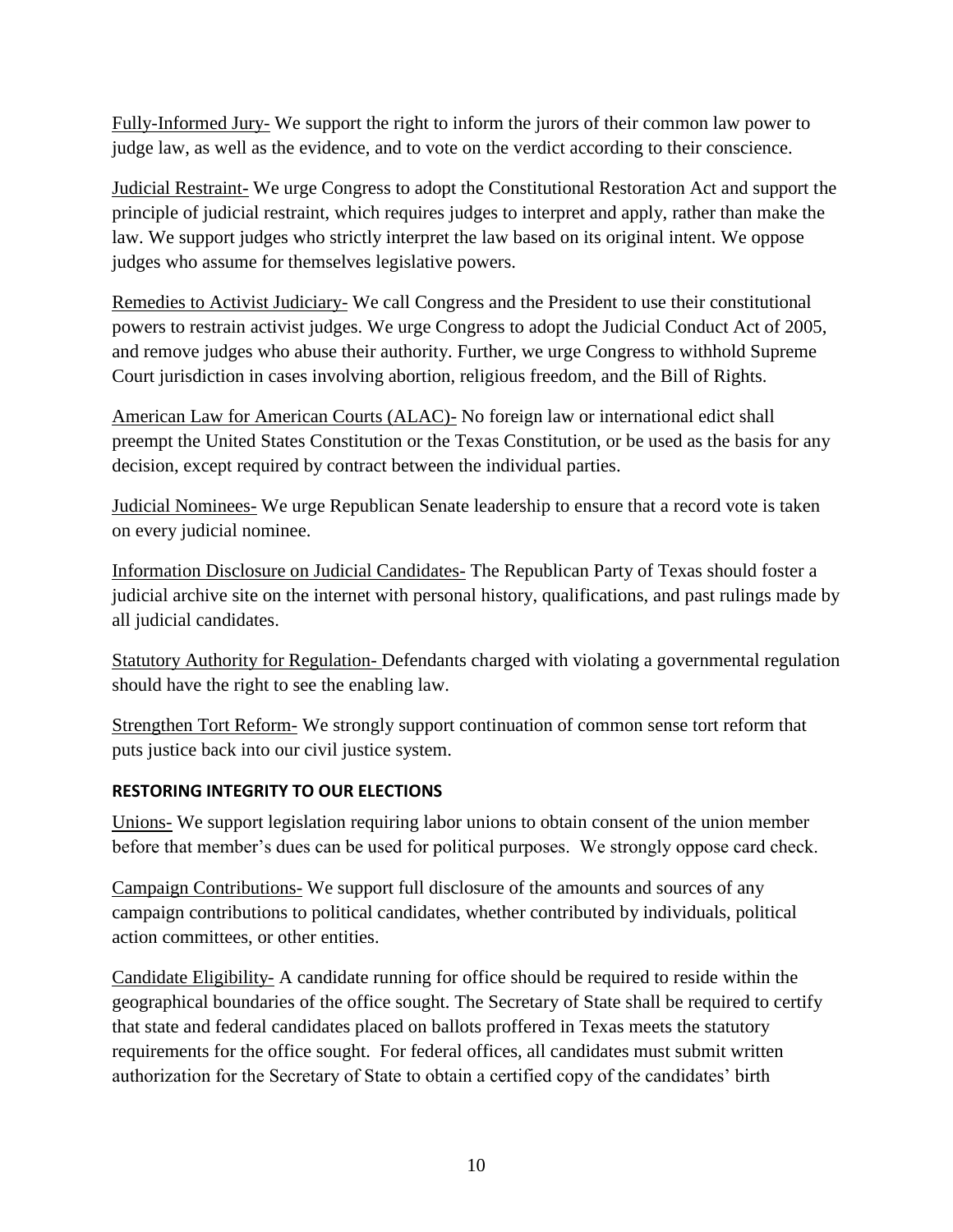certificate from the original issuing authority, so as to prove they are constitutionally eligible, in order to have their name placed on the GENERAL election ballot.

Voter Registration- We support restoring integrity to the voter registration rolls and reducing voter fraud. We support repeal of all motor voter laws; re-registering voters every four years; requiring photo ID of all registrants; proof of residency and citizenship, along with voter registration application; retention of the 30-day registration deadline; and requiring that a list of certified deaths be provided to the Secretary of State in order that the names of deceased voters be removed from the list of registered voters.

Selection of Primary Candidates- The SREC should study the Utah model for selecting primary candidates.

Electoral College- We strongly support the Electoral College.

Voting Rights- We support equal suffrage for all United States citizens of voting age who are not felons. We oppose any identification of citizens by race, origin, or creed and oppose use of any such identification for purposes of creating voting districts.

Voter Rights Act- We urge that the Voter Rights Act of 1965, codified and updated in 1973, be repealed and not reauthorized.

Felon Voting- We affirm the constitutional authority of state legislatures to regulate voting, including disenfranchisement of convicted felons.

Protecting Active Military Personnel's Right to Vote- We urge the Texas Secretary of State and the United States Attorney General to ensure that voting rights of our armed forces will neither be denied nor obstructed, and all valid absentee votes shall be counted.

Fair Election Procedures- We support modifications and strengthening of election laws to ensure ballot integrity and fair elections. We strongly urge the Texas Attorney General to litigate the previously passed Voter ID legislation. We support increased scrutiny and security in balloting by mail, prohibition of internet voting and any electronic voting lacking a verifiable paper trail, prohibition of mobile voting, prosecution for election fraud with jail sentences, repeal of the unconstitutional "Help America Vote Act", and assurance that each polling place has a distinctly marked, and if possible, separate location for Republican and Democrat primary voting.

Election of the Speaker of the House- We support an amendment to the Texas Constitution to make the Texas Speaker of the House a state wide elected position.

Texas House Leadership Caucus- As long as Texas House members choose the Speaker of the House, we call for the Republican members of the Texas House of Representatives to convene in caucus after each November general election to determine, by secret ballot, their candidate for Speaker of the House, and that rules be instituted to ensure the integrity and security of the secret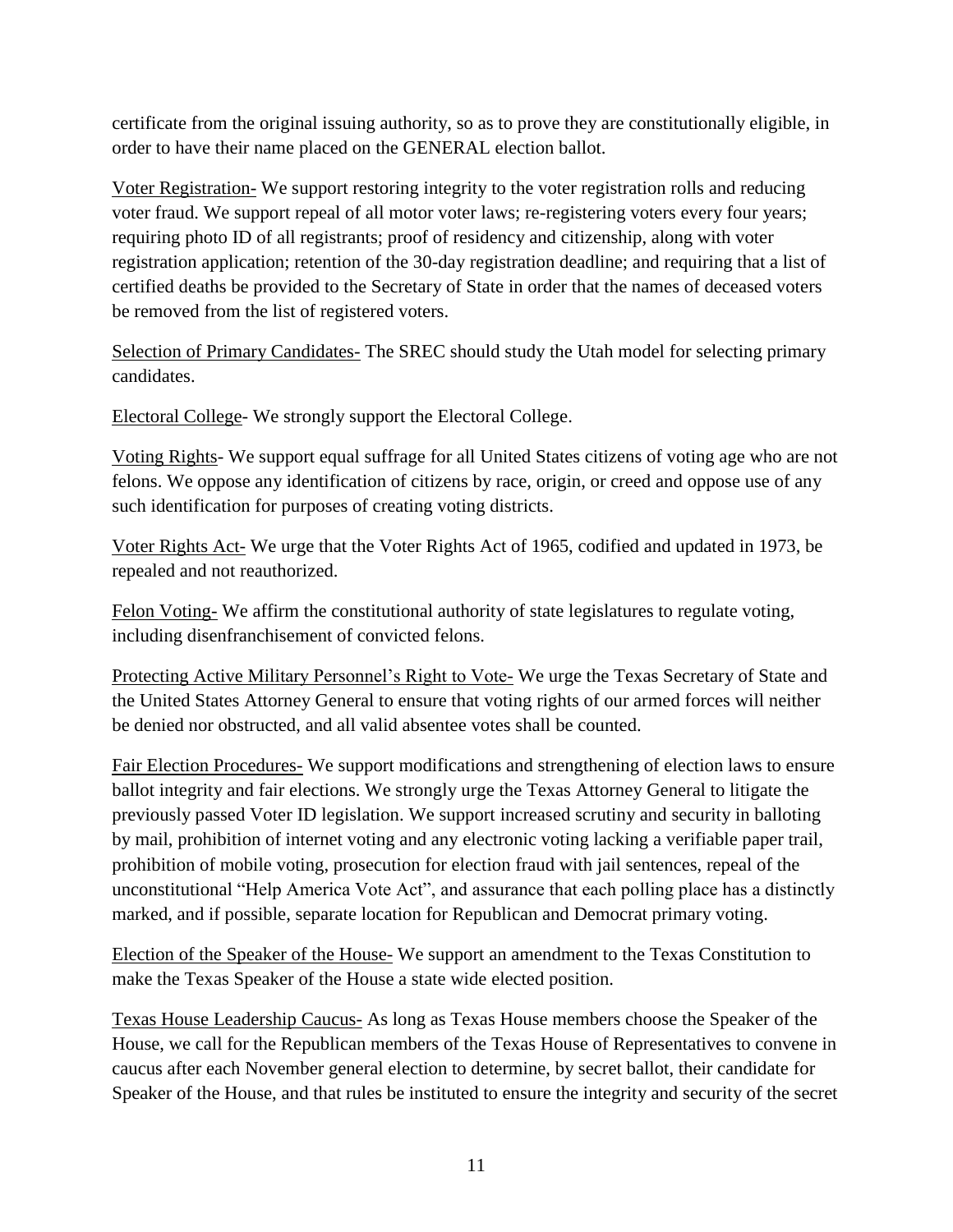ballot, so that members may vote without risk of retribution by the prevailing party. We also call for the Republican members of the Texas House to vote as a unified body for their selected speaker candidate when the legislature convenes in regular session and a vote for speaker is called on the House floor.

Residency Requirements- We support legislation that determines residence in accordance with common-law rules, as recognized by the courts, except as otherwise provided by the Texas Election Code and to be enforced by the Secretary of State.

Campaign Finance Reform- We urge immediate repeal of the McCain-Feingold Act.

Enforcing the Platform- Every Republican is responsible for implementing this platform. Party candidates should indicate their positions on platform planks before their acceptance on the ticket, and such information should be available on the Party website.

Censuring a Republican Office Holder for Cause- The delegates to the state convention of the Republican Party of Texas should adopt a rule allowing the delegates of state convention, or the State republican Executive Committee, to vote to adopt a resolution censuring a Republican officeholder for cause, including but not limited to consistent actions taken in opposition to principles of the Republican Party of Texas, defined in the preamble of the party platform as described in rule 43 A.

Conflicts of Interest- We support legislation prohibiting influencing or voting of any elected official or appointee where a conflict of interest exists. No such official should represent paying clients before a state agency.

Lobbying Limitation- We support legislation to prohibit former officials and government employees from lobbying for a foreign government and/or any business for five years after leaving public service. We support legislation to prevent lobbying by any organization receiving federal grants except that relating to its tax status.

AWOL Legislators- We urge the Texas House and Senate to compel attendance of absent members and penalize those who attempt to break the quorum by not being in attendance.

Governor's Veto- We urge a constitutional amendment permitting the Legislature to return for a three-day session in response to the governor's veto.

House Speaker Pledge Cards- We call on the Texas Legislature to cease the use of pledge cards in all future House Speaker races.

Filibuster- We support return to the traditional filibuster in the United States Senate.

Rosebush-Blocker Rule- We strongly oppose the Rosebush-Blocker rule in the Texas Senate.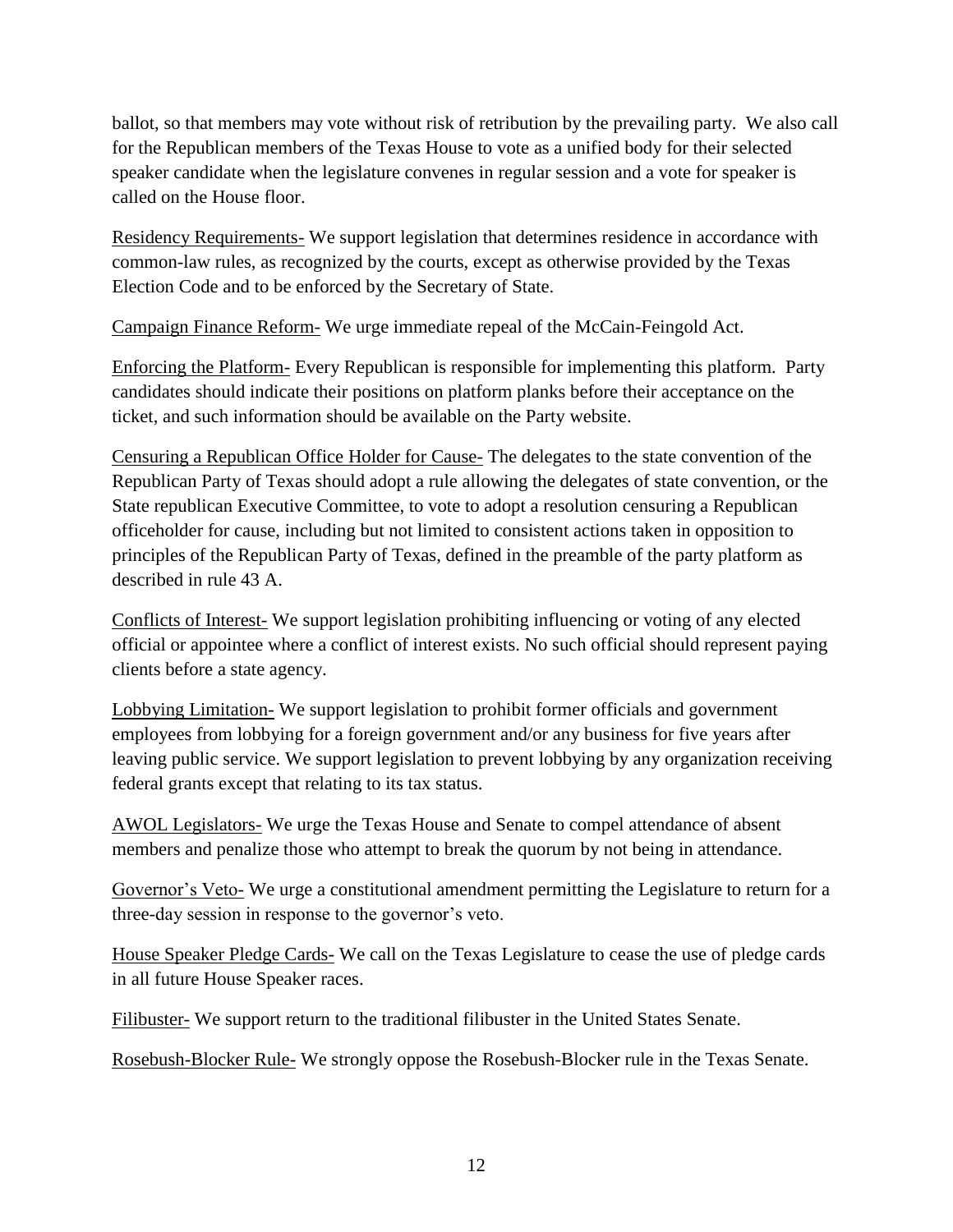Consolidated Elections- All public elections, with the exception of specially called elections, should be consolidated to Primary and General Election days and locations.

Rights versus Products- We oppose calling welfare and other income and product redistribution schemes "rights" or "entitlements". We know that fundamental human rights are inherent to individuals, and are granted by God and are protected by the Declaration of Independence and United States Constitution. They are not products of others' labor. Unalienable rights such as life, liberty, pursuit of happiness, property rights, free speech, religious freedom, self-defense, etc. do not impose on others' rights, whereas income and product redistribution invariably do.

## <span id="page-12-0"></span>**HONORING THE SYMBOLS OF OUR AMERICAN HERITAGE**

Religious Symbols- We oppose any governmental action to restrict, prohibit, or remove public display of the Ten Commandments or other religious symbols.

Pledge of Allegiance- We support adoption of the Pledge Protection Act. We also urge that the national motto "In God We Trust" and national anthem be protected from legislative and judicial attack.

American English- We support adoption of American English as the official language of Texas and of the United States.

Flag Desecration- Any form of desecration of the American Flag is an act of disregard for our nation and its people, and penalties should be established for such.

Symbols of American Heritage- We call upon governmental entities to protect all symbols of our American heritage from being altered in any way.

Confederate Widow's Plaque- We call for restoration of plaques honoring the Confederate Widow's Pension Fund contribution that were illegally removed from the Texas Supreme Court building.

# **STRENGTHENING FAMILIES, PROTECTING LIFE, AND PROMOTING HEALTH**

## <span id="page-12-2"></span><span id="page-12-1"></span>**CELEBRATING TRADITIONAL MARRIAGE**

Family and Defense of Marriage- We support the definition of marriage as a God-ordained, legal and moral commitment only between a natural man and a natural woman.

- We support withholding jurisdiction from the federal courts in cases involving family law, especially any changes in the definition of marriage.
- We shall not recognize or grant to any unmarried person the legal rights or status of a spouse.
- We oppose the recognition of and granting of benefits to people who represent themselves as domestic partners without being legally married.
- We urge the legislature to rescind no-fault divorce laws and support covenant marriage.

Judicial Activism in Marriage- We oppose the assault on marriage by judicial activists.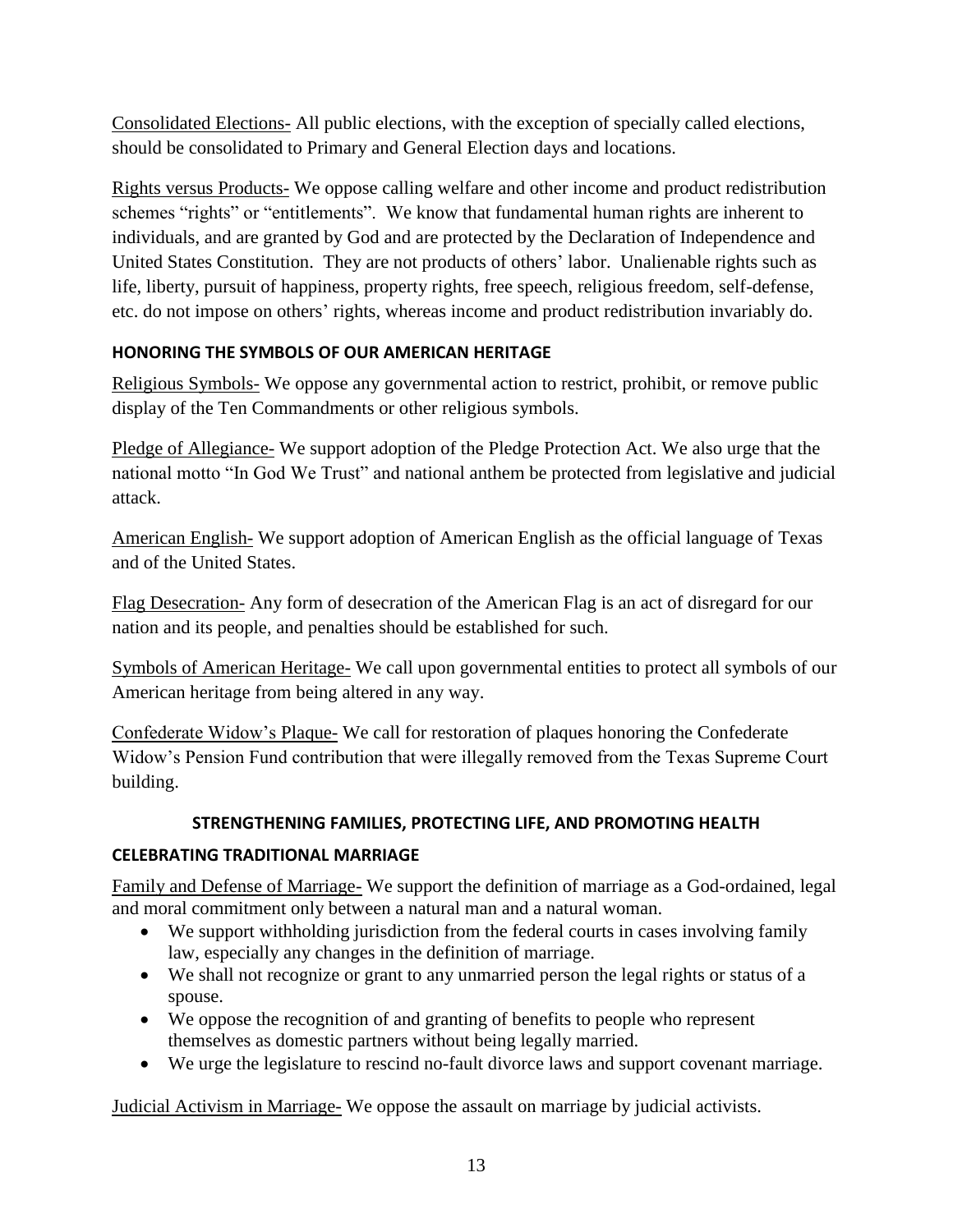Enforcement of the Defense of Marriage Act- We support the enforcement of the State Defense of Marriage Act and oppose benefits for partnerships outside of marriage provided by political subdivisions.

Protection for Religious Institutions- We believe religious institutions have the freedom to recognize and perform only those marriages that are consistent with their doctrine.

Family Values- We support the affirmation of traditional Judeo-Christian family values and oppose the continued assault on those values. We strongly support a woman's right to choose to devote her life to her family and children. We recognize her sacrifice in the face of the assault on the family. Additionally, we recognize the challenges of single parents and applaud their efforts in creating a stable and moral home.

Human Trafficking- The Republican Party of Texas adamantly opposes any form of human trafficking.

Homosexuality- Homosexuality is a chosen behavior that is contrary to the fundamental unchanging truths that have been ordained by God in the Bible, recognized by our nation's founders, and shared by the majority of Texans. Homosexuality must not be presented as an acceptable alternative lifestyle, in public policy, nor should family be redefined to include homosexual couples. We believe there should be no granting of special legal entitlements or creation of special status for homosexual behavior, regardless of state of origin. Additionally, we oppose any criminal or civil penalties against those who oppose homosexuality out of faith, conviction, or belief in traditional values.

Reparative Therapy- We recognize the legitimacy and efficacy of counseling, which offers reparative therapy and treatment for those patients seeking healing and wholeness from their homosexual lifestyle. No laws or executive orders shall be imposed to limit or restrict access to this type of therapy.

Pornography- We encourage the enforcement of laws regarding all forms of pornography, because pornography is detrimental to society.

#### <span id="page-13-0"></span>**PROTECTING INNOCENT HUMAN LIFE**

Thank You- We applaud the Texas Legislature for passing strong women's health and pro-life legislation.

Right to Life- All innocent human life must be respected and safeguarded from fertilization to natural death; therefore, the unborn, the aged, and the physically or mentally challenged have a fundamental individual right to life, which cannot be infringed.

Roe v. Wade- We are resolute in our support of the reversal of Roe v. Wade.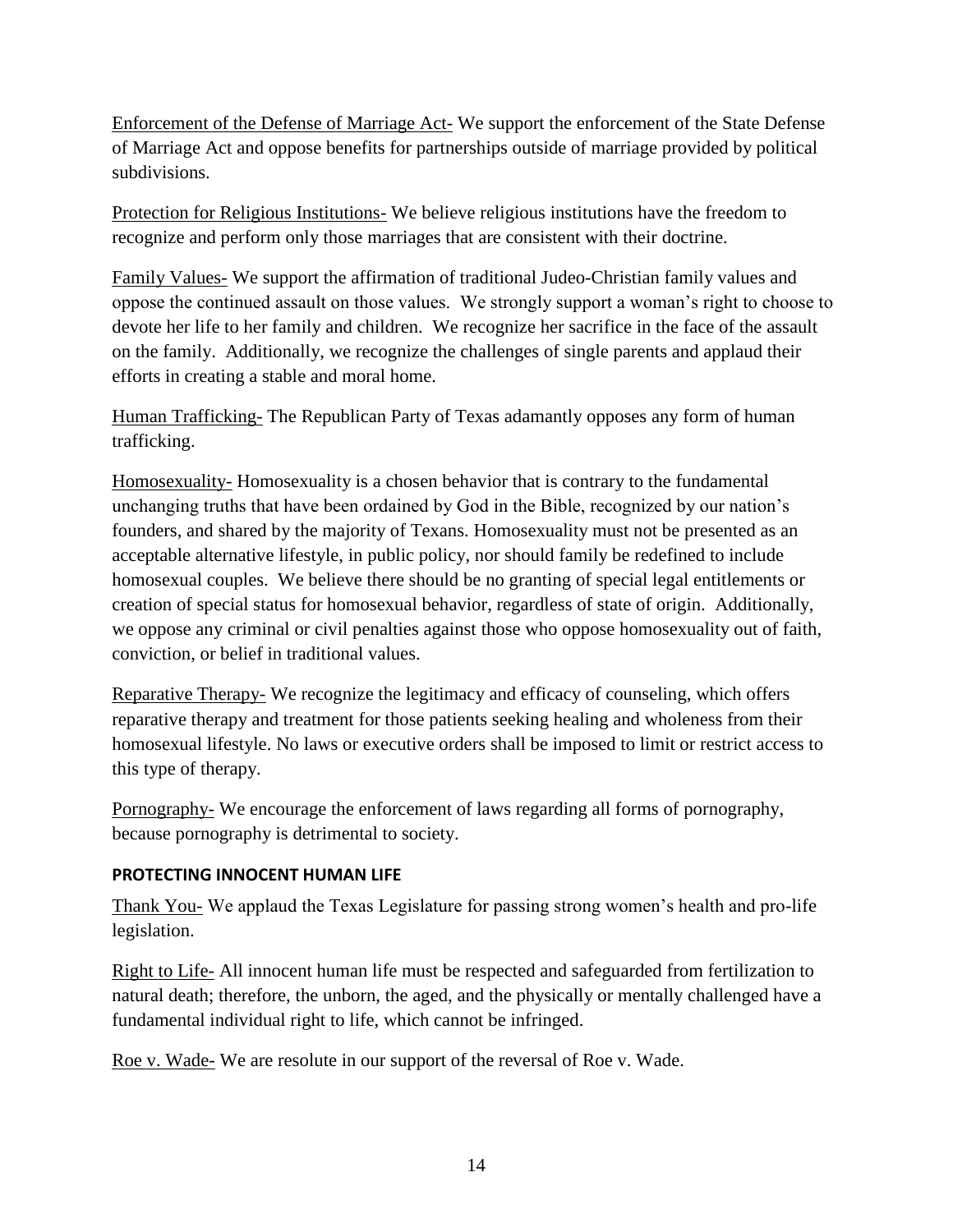Natural Life- We revere the sanctity of human life and therefore oppose genocide, euthanasia, and assisted suicide.

Funding Abortion- We support the elimination of public funding or the use of public facilities to advocate, perform, or support elective abortions.

Fetal Pain- We strongly encourage consideration of fetal pain in any future legislation

Abortion Legislation- Until our final goal of total constitutional rights for the unborn child is achieved, we support laws that restrict and regulate abortion including, but not limited to:

- 1. Parental and informed consent;
- 2. Prohibition of abortion for gender selection;
- 3. Prohibition of abortion due to the results of genetic diagnosis
- 4. licensing, liability, and malpractice insurance for abortionists and abortion facilities;
- 5. Prohibition of financial kickbacks for abortion referrals;
- 6. Prohibition of partial-birth, late-term abortions
- 7. The prohibition of the manufacturing and sale of abortifacients (e.g. morning after pill);
- 8. New causes of action for so called "wrongful birth" or "wrongful life";
- 9. Enactment of any other laws which will advance the right to life for unborn children;
- 10. Health insurance coverage for abortion services and abortifacients, which under Texas law should be considered supplemental coverage and billed to the beneficiary; and
- 11. Repeal of judicial bypass.

Candidate Support- The Republican Party of Texas should provide financial support only to those candidates who support the right to life planks.

Alternatives to Abortion- We urge the Republican Party of Texas and the Texas legislature to assist in educating the public regarding alternatives to abortion, especially adoption.

Human Embryos- We support the adoption of human embryos and the banning of human embryo trafficking.

Conscience Clause- All persons and all legal entities have the right of conscience, and should be protected under Texas law if they conscientiously object to participate in practices that conflict with their moral or religious beliefs.

Fetal Tissue Harvesting and Stem Cell Research- We support legislation prohibiting experimentation or commercial use of human fetal tissue, which requires or is dependent upon the destruction of human life. We encourage adult stem cell research using cells from umbilical cords, from adults, and from any other means that does not kill human embryos.

Human Cloning- We seek a ban on human cloning.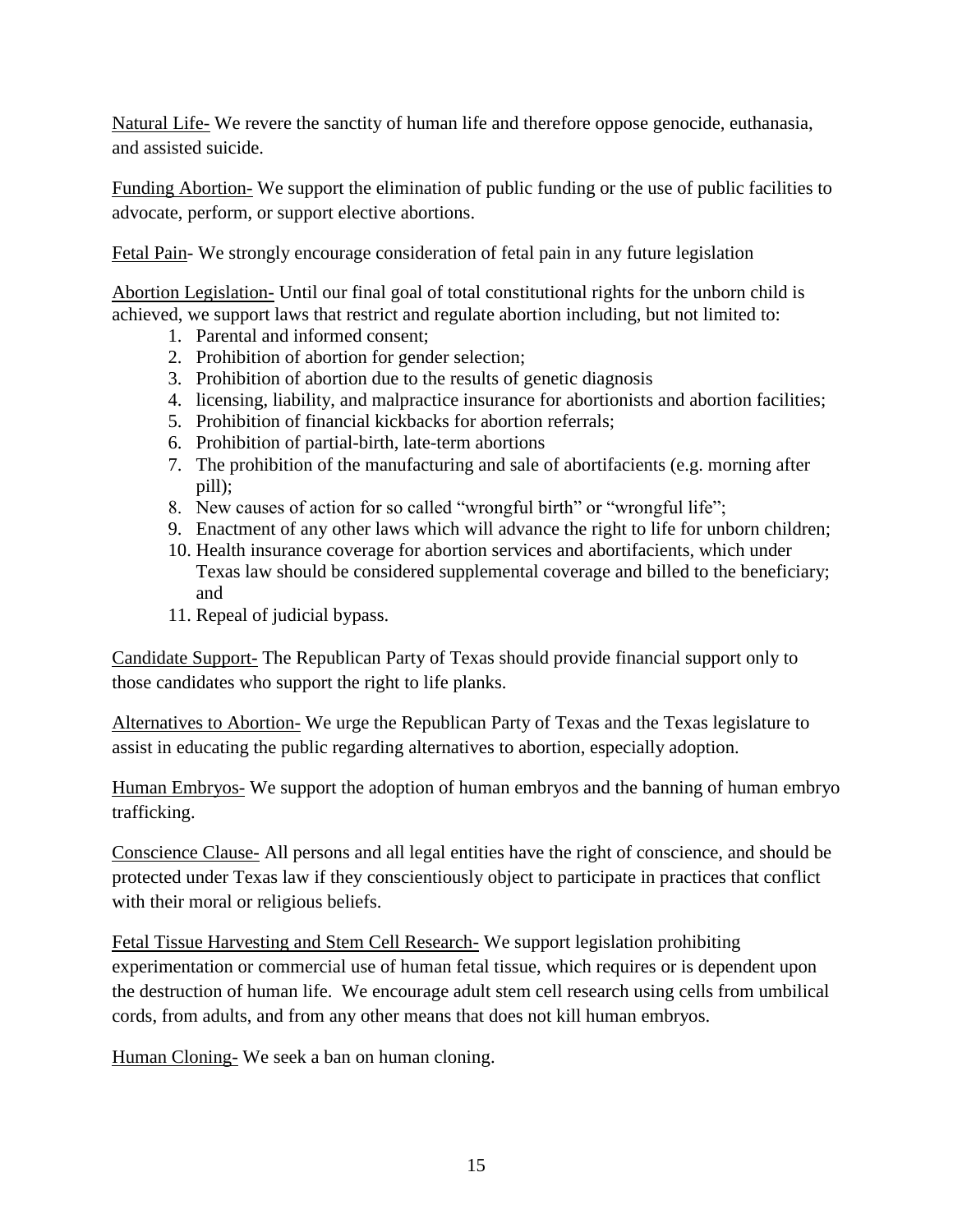Patient Protection- We support patients' rights, especially near the end of life, and call for reform of existing legislation so that:

- 1. Texas law should provide that medical personnel may not deny care, change advanced directives, or originate directives for any patient without the permission of the patient or the patient's designate.
- 2. No "Do Not Resuscitate" order may be ordered for a patient without his/her own or family's knowledge and consent;
- 3. Hydration and nutrition may not be withheld as life ends. We also support the passage of legislation to amend the Advance Directive Act by requiring hospitals intending or threatening to withdraw life-sustaining treatment against the patient's wishes or their advance directive to continue all treatment and care for such patients pending transfer to another facility;
- 4. Families are provided more notice of any review committee meetings to determine the future treatment of hospitalized individuals;
- 5. Medical personnel may assist in transferring patients to other personnel or another facility in order that their conscience not be violated.

Pregnancy Centers- We urge the legislature to protect pregnancy centers from harassing ordinances and regulations.

## <span id="page-15-0"></span>**PROTECTING OUR CHILDREN**

Parental Rights and Responsibilities- We believe that parental rights, authority, and responsibilities are inherent and protected by the United States Constitution. Local, state, or federal laws, regulations, or policies shall not be enacted that limit parental rights in the rearing of both biological and adopted children. Parents have the right and responsibility to direct and guide their children's moral education.

United Nations Treaty on the Rights of the Child- We unequivocally oppose the United States Senate's ratification of the United Nations Convention on the Rights of the Child.

Jurisdictional Disputes- Parents and/or grandparents should not be denied court-ordered visitation because of jurisdictional disputes between states.

Child Abuse Prevention- We believe that no individual convicted of child abuse or molestation should have the right to custody or adoption of a minor child. An abused child should be given the option of declining visitation with his/her abuser. If court ordered, visitation with minor children by such persons should be supervised.

Adoption- We support reducing the time, bureaucracy, and cost of adoption. We oppose mandates that deny mothers a choice in selecting a traditional home for their children. We oppose mandatory open adoption. We oppose any government agency from forcing faith-based adoption or foster care organizations to place children with same-sex couples.

Foster Care- We support eliminating bureaucratic prohibitions on corporal discipline and home schooling in foster homes.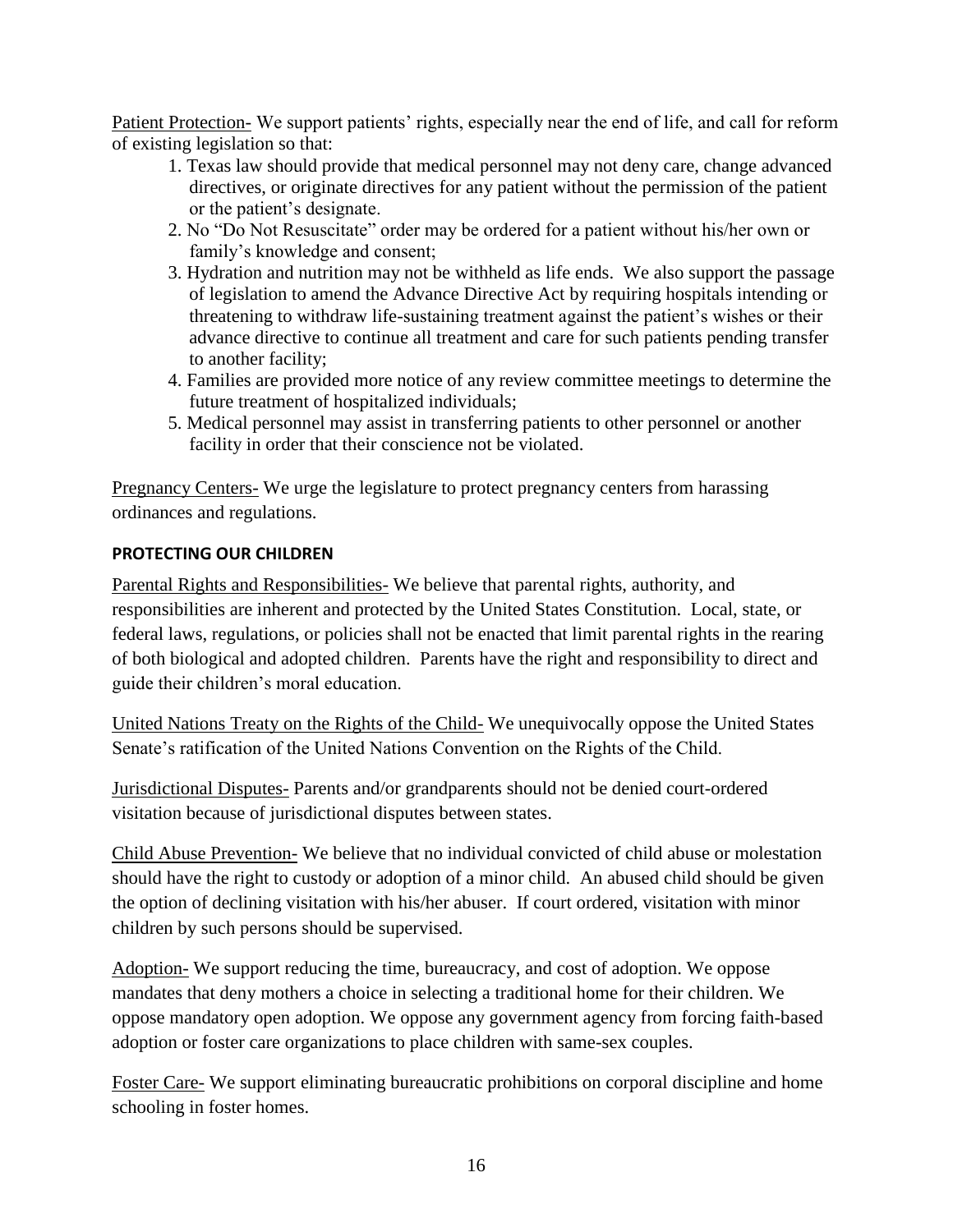#### <span id="page-16-0"></span>**ASSISTING FAMILIES TO SELF SUFFICIENCY**

Welfare Reform- Welfare should offer a hand up to transition families and individuals through hard times. Welfare reform should encourage partnerships with faith based institutions, community, and business organizations to assist individuals in need. The current system encourages dependency on government and robs individuals and generations of healthy motivation and self-respect. It should be limited in scope. We encourage welfare reform in the following areas:

- 1. Denying benefits to individuals who cannot prove citizenship;
- 2. Welfare reforms should require recipients to work, learn, and train;
- 3. Reforms should require recipients to remain substance-abuse free in exchange for temporary benefits not exceeding two years;
- 4. Recipients should be required to submit to random drug testing in order to receive benefits;
- 5. Welfare cards should be confined to food and vital essentials, and be issued with a photo of the approved user; and
- 6. Prisoners should be removed from welfare rolls.

Department of Family and Protective Services (DFPS) Accountability- We support the appointment of local elected officials to review charges of abuse of discretion by the Department of Family and Protective Services (DFPS) with respect to intervention into the family unit. Removal of a child from a home shall be pursuant to a court order or in response to an immediate threat.

Social Security- We support an immediate and orderly transition to a system of private pensions based on the concept of individual retirement accounts, and gradually phasing out the Social Security tax. We insist that Social Security benefits be non–taxable. To protect the Social Security System, its funds should not be co-mingled or spent with general revenues or invested in private or public corporate stock.

Medicaid Reform- We support Medicaid block grants to the states and returning Medicaid to its original purpose - to be a temporary assistance to our able-bodied citizens who, due to unfortunate circumstances, find themselves in need.

Gambling- We oppose the expansion of legalized gambling and encourage the repeal of the Texas State Lottery. We oppose dedicating any government revenue from gambling to create or expand any government program.

Caring for our mentally disabled citizens- We urge the Legislature to continue funding and operating all state-supported living centers for the mentally disabled, increase training standards of state-supported living center employees, and ensure efficient funding and quality of service.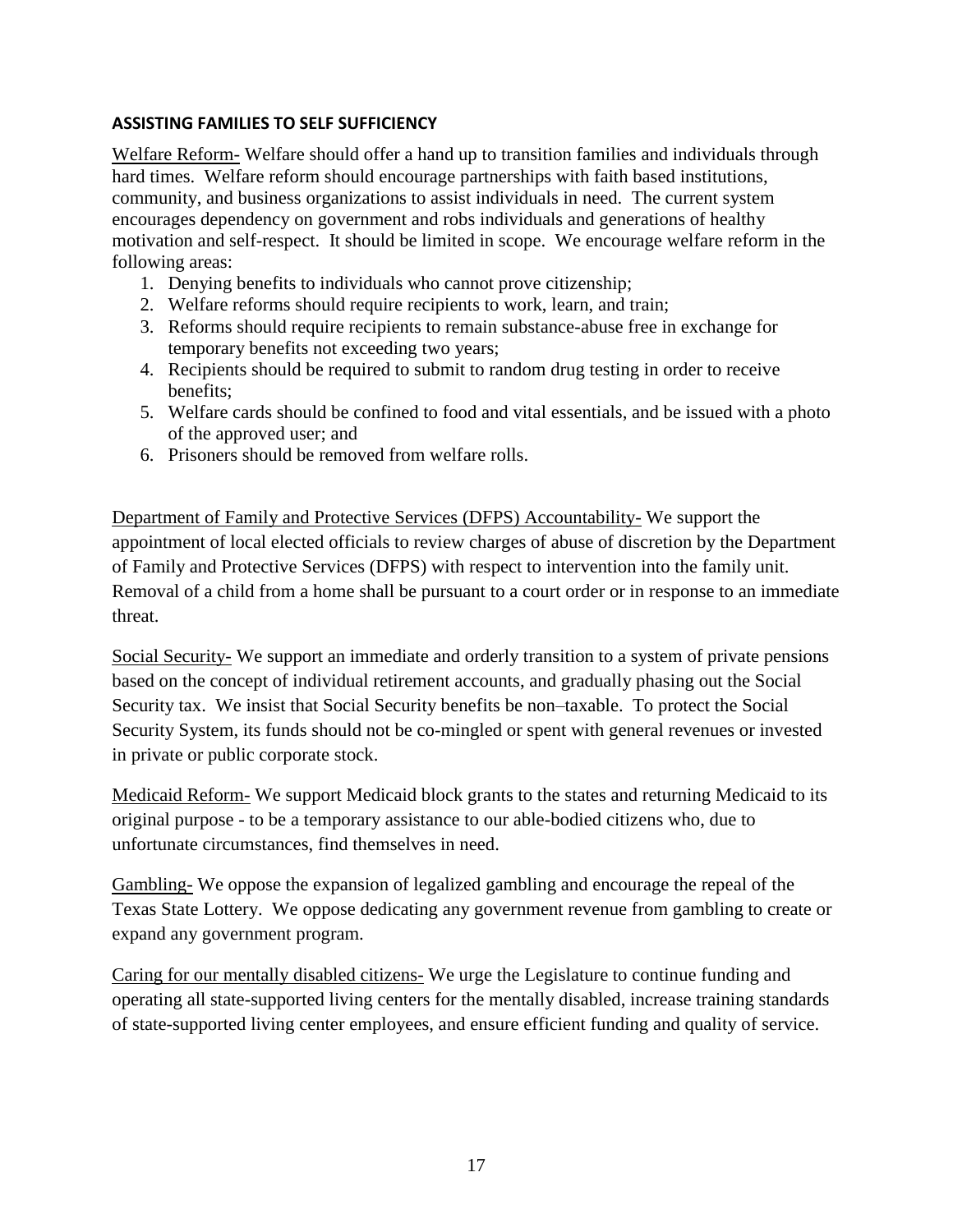#### <span id="page-17-0"></span>**EMPOWERING FAMILIES TO DIRECT THEIR HEALTH CARE**

Health Care- Health care decisions should be between a patient and health care professional and should be protected from government intrusion. Abortion is not healthcare.

Parental Consent- Parental consent is required for all medical care, counseling, etc., for all minors.

The Patient Protection and Affordable Care Act ("Obamacare")- We demand the immediate repeal of the Patient Protection and Affordable Care Act, which we believe to be unconstitutional.

Health Care Choice- We urge the passage of health care reform which results in more affordable healthcare through a market-based, competitive, and transparent health care system, including tort reform, interstate competition, genuine accountability and oversight.

Medical Records and Informed Consent- We oppose any state or federal medical record computer database or registry (with exception to diseases that are a public health threat, i.e., HIV and/or Tuberculosis), which stores personal identifiable records on citizens without their written consent.

Conscience Clause- We support conscientious objection in the medical community. We believe that doctors, nurses, pharmacists, any employees of hospitals and insurance companies, health care organizations, medical and scientific research students, and any employee should be protected by Texas law if they conscientiously object to participate in practices that conflict with their moral or religious beliefs. This includes, but is not limited to, abortion, the prescription for and dispensing of drugs with abortifacient potential, human cloning, embryonic stem cell research, eugenic screenings, euthanasia, assisted suicide, harmful futile procedures, and the withdrawal of nutrition and hydration. We call on the Texas Legislature to pass legislation to strengthen and clarify the current conscience clause in the Occupational Code to include the above-mentioned persons and practices. We further encourage legislation that requires hospitals and clinics to inform all health care personnel of their right to refuse to become involved in abortion or euthanasia and their protection from prosecution and retaliation under Texas law.

Health Care and Nutritional Supplements- We oppose any efforts to mandate that vitamins and other natural supplements be on a prescription–only basis, and we oppose any efforts to remove vitamins and other nutritional supplements from public sale. We support the rights of all adults to their choice of nutritional products and alternative health care choices.

Food Choice- We support the right of individuals to make their own dietary decisions. We oppose any laws regarding the production, distribution, or consumption of food. Government should not restrict non-genetically engineered seeds.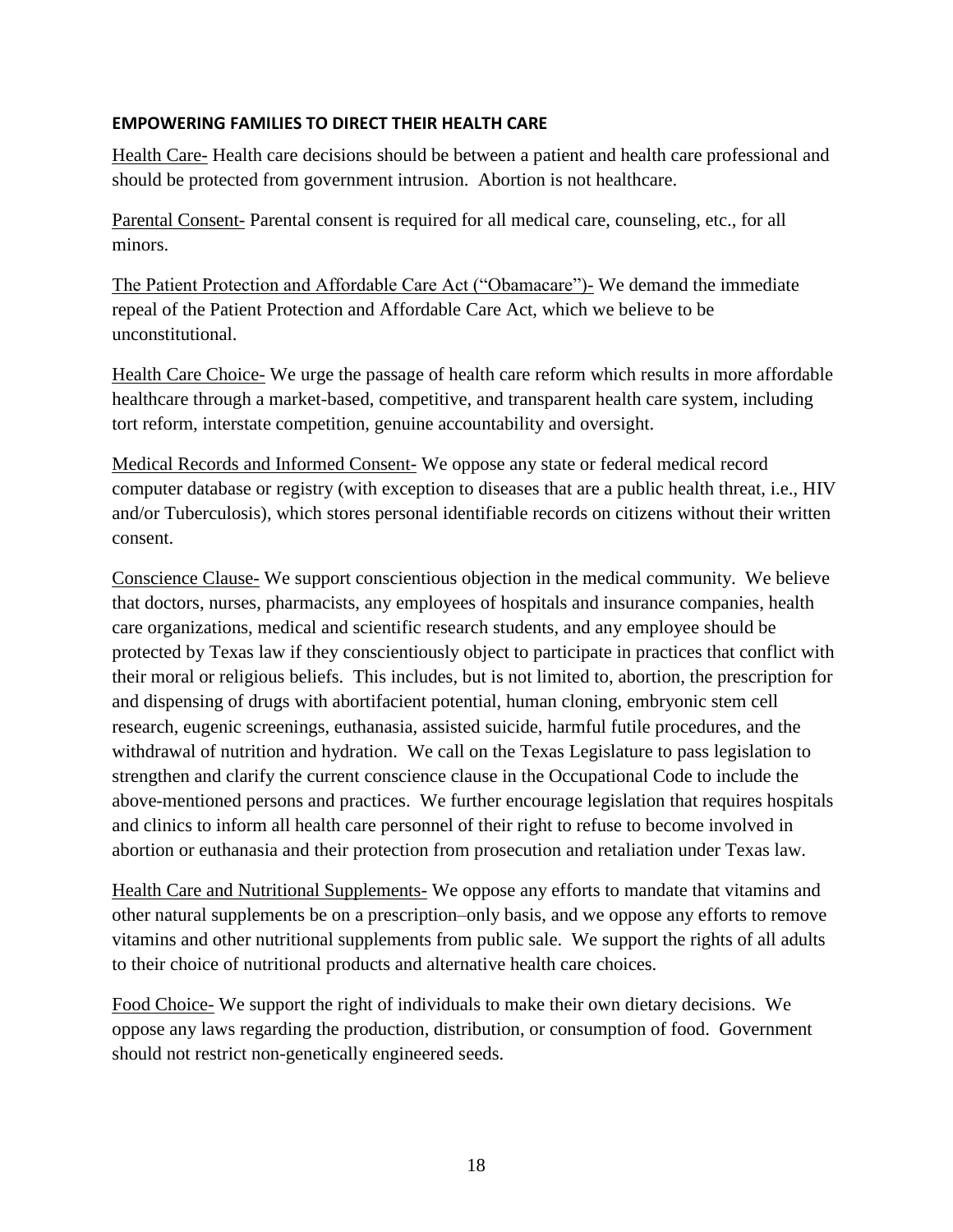Immunizations- All adult citizens should have the legal right to conscientiously choose which vaccines are administered to themselves, or their minor children, without penalty for refusing a vaccine. We oppose any effort by any authority to mandate such vaccines or any medical database that would contain personal records of citizens without their consent.

#### **EDUCATING OUR CHILDREN**

<span id="page-18-0"></span>American Identity, Patriotism and Loyalty- We favor strengthening our common American identity and loyalty, which includes the contribution and assimilation of different racial and ethnic groups. Students should pledge allegiance to the United States and Texas flags daily to instill patriotism. Students have the right to display patriotic items on school property. Students should have the right to read the Bible on public school property.

Basic Standards- We favor improving the quality of education for all students, including those with special needs. We support a return to the traditional basics of reading, writing, arithmetic, and citizenship with sufficient discipline to ensure learning and quality educational assessment.

Bilingual Education- We encourage non-English speaking students to transition to English within three years.

Career and Technology Education- We support career and technology education in public schools.

College Tuition- We recommend three levels of college tuition: (1) In-state requiring proof of Texas legal residency; (2) out-of-state requiring proof of United States citizenship; and (3) nonresident legal alien. Non-United States citizens should not be eligible for state or federal grants.

Controversial Theories- We support objective teaching and equal treatment of all sides of scientific theories. We believe theories such as life origins and environmental change should be taught as challengeable scientific theories subject to change as new data is produced. Teachers and students should be able to discuss the strengths and weaknesses of these theories openly and without fear of retribution or discrimination of any kind.

TEKS Compliance- We encourage the Texas Legislature to develop a review and compliance process to ensure that Texas' local school districts' curriculum complies with the TEKS standards. We also believe local school district funding be granted only upon successful compliance.

Early Childhood Development- We believe that parents are best suited to train their children in their early development, and oppose mandatory pre-school and kindergarten.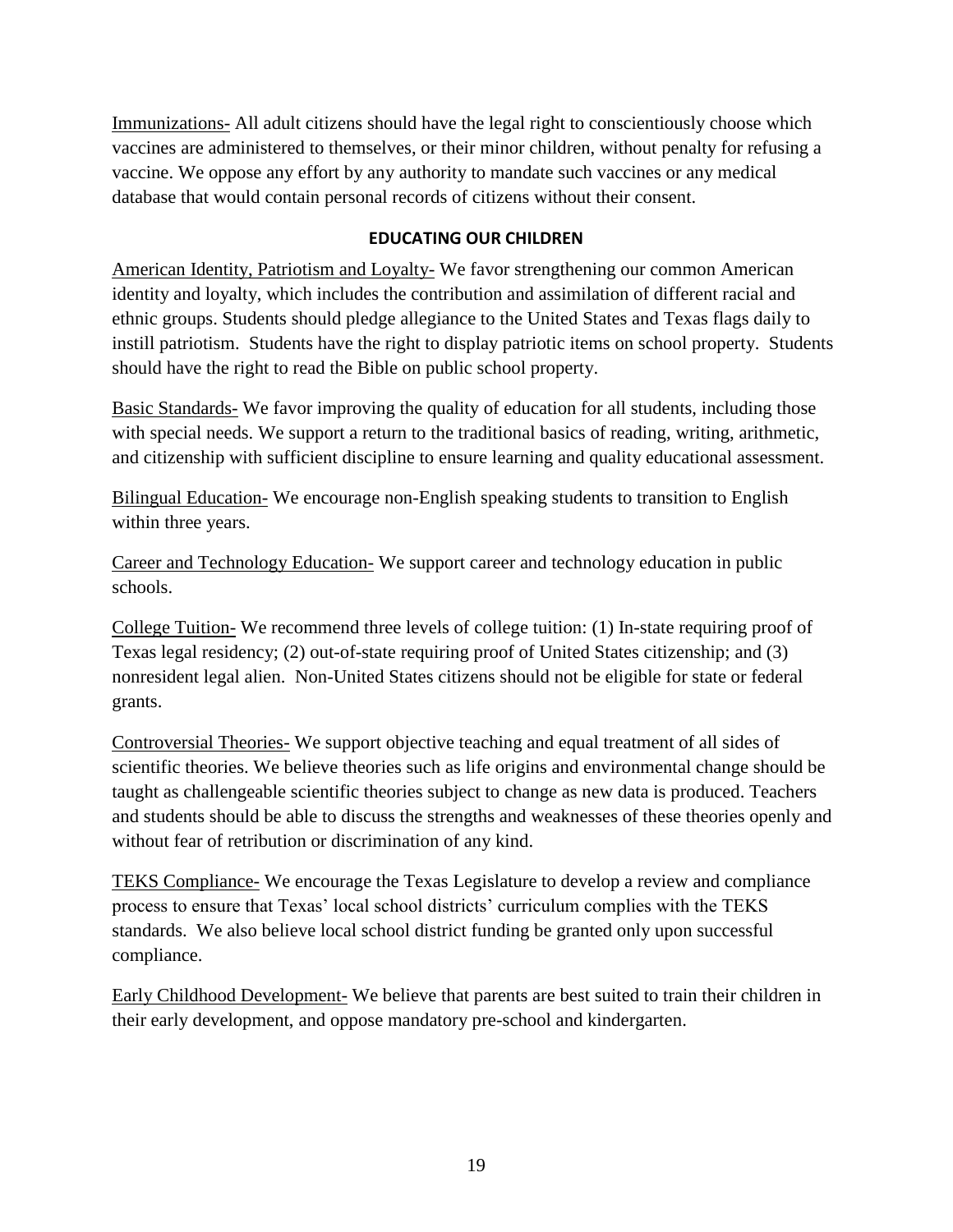Equal Access to State Grants- We believe that all Texas students, whether graduating from public, private or home schools, should have equal access to all state supported grants, scholarships and loans, based upon measurable academic criteria such as an SAT score.

Foreign Culture Charter Schools in Texas- We oppose public funding of charter schools which receive money from foreign entities. We demand that these charter schools have accountability and transparency to local parents, taxpayers, and the State of Texas, as do current public schools, including U.S. citizenship of public school trustees.

Funding of Education- Education spending should prioritize classroom instruction and minimize administrative overhead.

Higher Education- We oppose the use of quotas, diversity, and the ten percent rule. We support Texas college admissions based solely on merit.

Higher Education Budgets- We call on the University Boards of Regents to reduce administrative expenses.

Juvenile Daytime Curfew- We strongly oppose juvenile daytime curfews. Additionally, we oppose any official entity from detaining, questioning and/or disciplining our children without the consent of a child's parent.

Knowledge Based Education- We oppose the teaching of values clarification and similar programs that focus on behavior modification and have the purpose of challenging the student's fixed beliefs and undermining parental authority. Rather, we encourage the teaching of critical thinking skills, including logic, rhetoric and analytical sciences

Local Control for Education- We support school choice and believe that quality education is best achieved by encouraging parental involvement, protecting parental rights, and maximizing local independent school district control. District superintendents and their employees should be made solely accountable to their locally elected boards. We support sensible consolidation of local school districts. We encourage local ISDs to consider carefully the advantages and disadvantages of accepting federal education money.

National Core Curriculum- We oppose use of national or international standards in the State of Texas (i.e. Common Core, CSCOPE, United Nations Inclusion, etc.) We also oppose the modification of college entrance exams to reflect any national core philosophies. Furthermore, any independent school district that violates state law banning the use of a national core curriculum or standards shall lose all state funding until said curriculum or standards are removed and no longer being utilized in the classroom.

No Taxpayer Paid Lobbyists- We support the prohibition of any paid public school employee or contractor to lobby the legislature or the SBOE, unless on an unpaid basis and in an unofficial capacity. No registered lobbyist should be allowed to run for SBOE.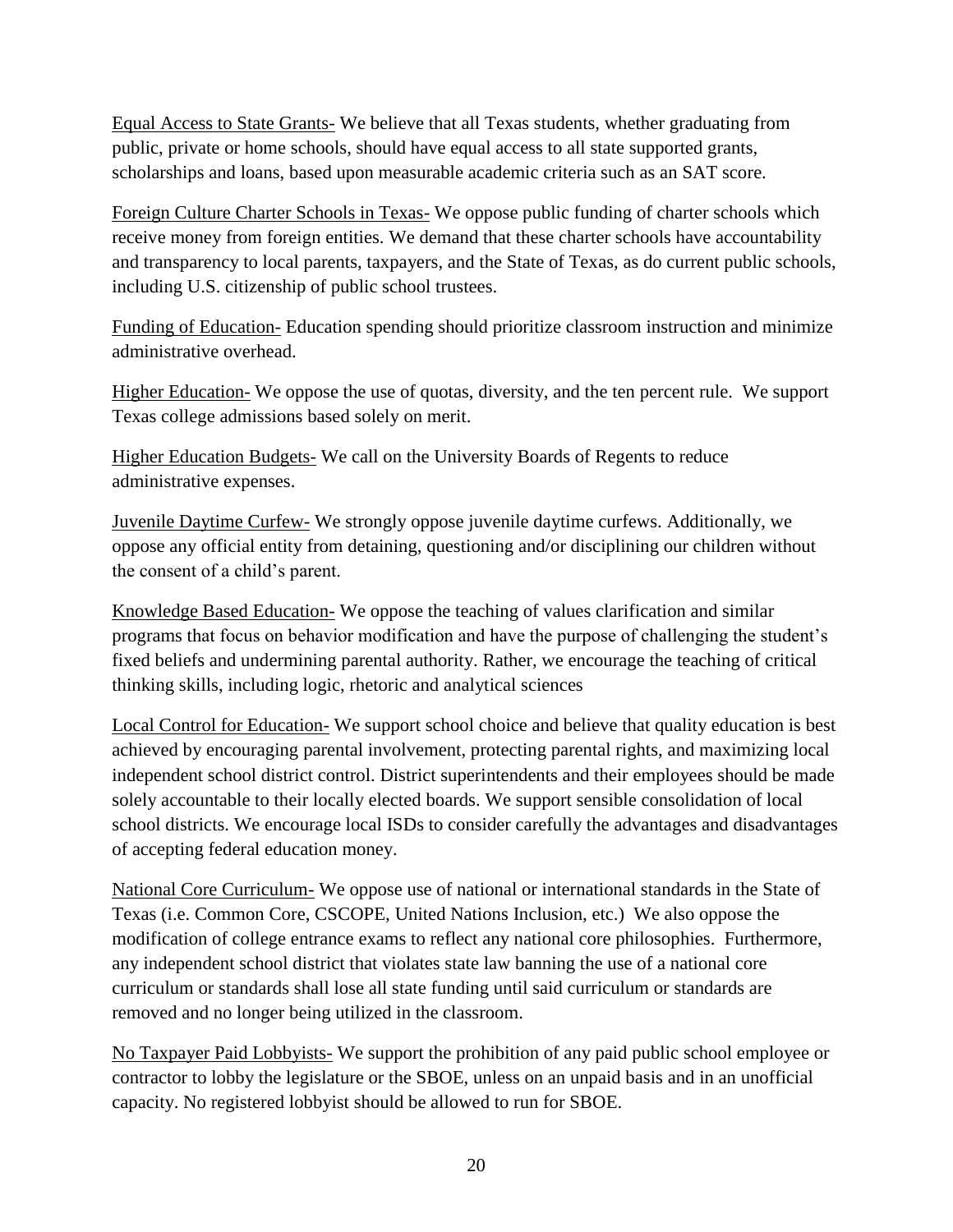Parental Rights in Education- We believe the right of parents to raise and educate their children is fundamental. Parents have the right to withdraw their child from any specialized program. We urge the legislature to enact penalties for violation of parental rights.

Permanent School Fund- We believe that because the Permanent School Fund is not paid by taxpayers, the principle balance should be safeguarded and not viewed as a source of additional funding for our state budget, but for its constitutionally intended purposes of instructional materials.

Political Community Organizing in Texas Schools- We believe neither Texas public schools should be used nor their students should be instructed by groups such as SEIU or other community organizers as instruments to promote political agenda during the instructional school day.

Private Education- We believe that parents and legal guardians may choose to educate their children in private schools to include, but not limited to, home schools and parochial schools without government interference, through definition, regulation, accreditation, licensing, or testing.

Religious Freedom in Public Schools- We urge school administrators and officials to inform Texas school students and district personnel specifically of their 1st Amendment rights to pray and engage in religious speech, individually or in groups, on school property without government interference. We urge the legislature to end censorship of discussion of religion in our founding documents and encourage discussing those documents, including the Bible as their basis. Students and district personnel have the right to display Christian items on school property.

School Choice- We encourage the governor and the Texas Legislature to enact child-centered school funding options which fund the student, not schools or districts, to allow maximum freedom of choice in public, private, or parochial education for all children. Furthermore, we support a state constitutional amendment prohibiting state or federal regulations imposed on private schools, including home schools (as established by Leeper vs. Arlington ISD).

School Health Care- We urge legislators to prohibit reproductive health care services, including counseling, referrals, and distribution of condoms and contraception through public schools. We support the parents' right to choose, without penalty, which medications are administered to their minor children. We oppose medical clinics on school property except higher education and health care for students without parental consent.

School Surveys and Testing- Public schools should be required to obtain written parental consent for student participation in any test or questionnaire that surveys beliefs, feelings, or opinions. Parental rights, including viewing course materials prior to giving consent, should not be infringed.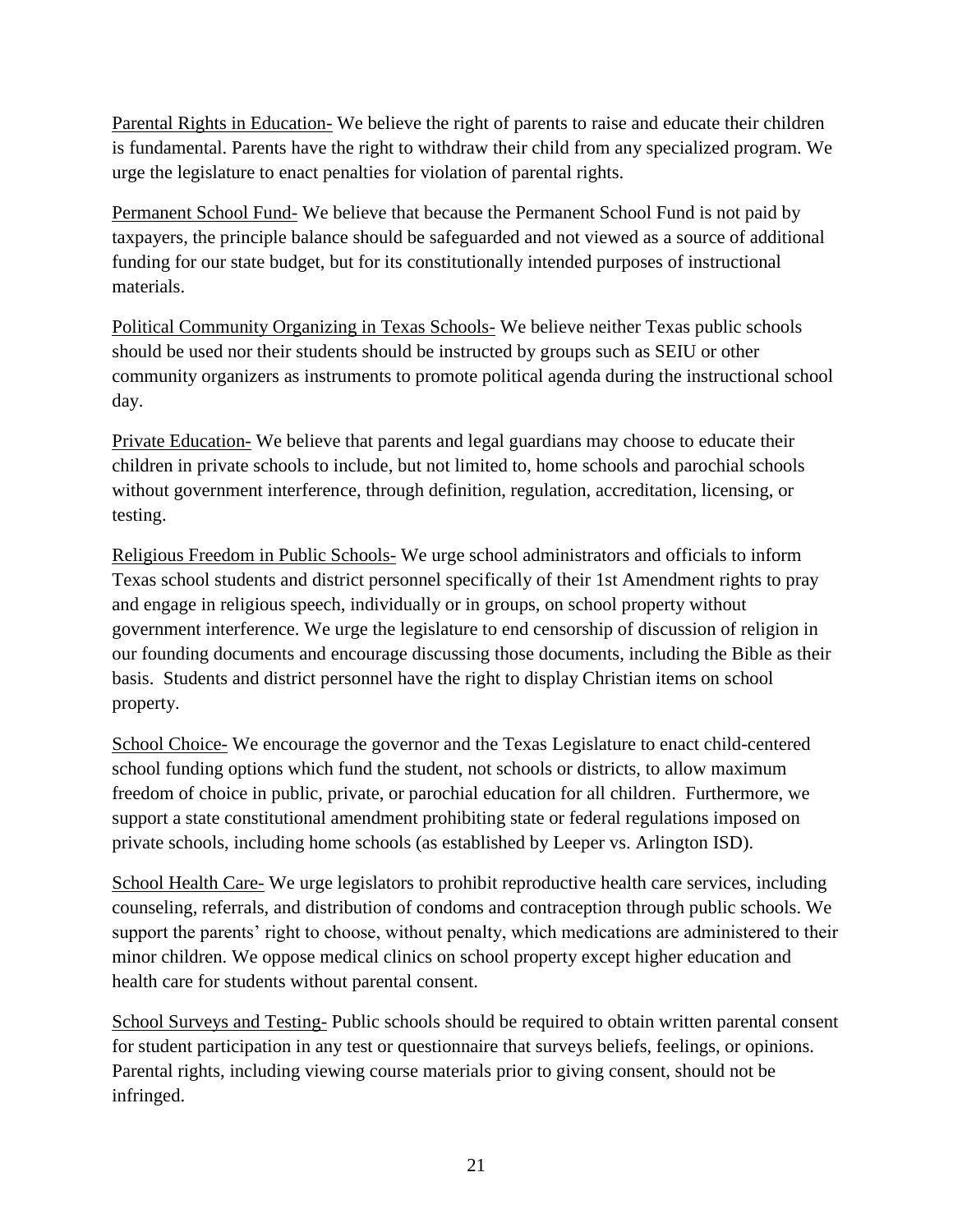Sex Education- We recognize parental responsibility and authority regarding sex education. We believe that parents must be given an opportunity to review the material prior to giving their consent. We oppose any sex education other than the biology of reproduction and abstinence until marriage. We should prohibit entities and their affiliates that have a conflict of interest with our beliefs from conducting sexuality education in public schools and from conducting teacher training. The social aspects of sexuality should be left to the family.

State Board of Education (SBOE)- We believe that the SBOE should continue to be an elected body consisting of fifteen members. Their responsibilities must include:

- Appointing the Commissioner of Education
- Maintaining constitutional authority over the Permanent School Fund
- Maintaining sole authority over all curricula content and the state adoption of all educational materials. This process must include public hearings.

The SBOE should be minimally staffed out of general revenue.

Supporting Military Families in Education- Existing truancy laws conflict with troop deployments. We believe that truancy laws should be amended to allow 5 day absence prior to deployments and R&R. We support the waiver of out-of-state tuition for any dependent of military personnel stationed in Texas.

Tenure- We support frequent post- tenure review in order to maintain the quality of the teaching staff.

Textbook Approval- The Texas Education Code (TEC) must be amended to empower the SBOE to require each ISD that adopts non-state approved instructional materials to conform to the state approval process to protect citizens' right to petition, correct factual errors, prevent corruption and fulfill legislative intent in the TEC. Local ISD boards must hold public hearings on such materials. Parents should have access to review classroom materials upon request.

Traditional Principles in Education- We support school subjects with emphasis on the Judeo-Christian principles upon which America was founded and which form the basis of America's legal, political, and economic systems. We support curricula that are heavily weighted on original founding documents, including the Declaration of Independence, the United States Constitution, and Founders' writings.

Transparency- We support legislation requiring all school districts to post their expenditures online or be made readily available to the public.

U.S. Department of Education- Since education is not an enumerated power of the federal government, we believe the Department of Education (DOE) should be abolished, and prohibit the transfer of any of its functions to any other federal agency.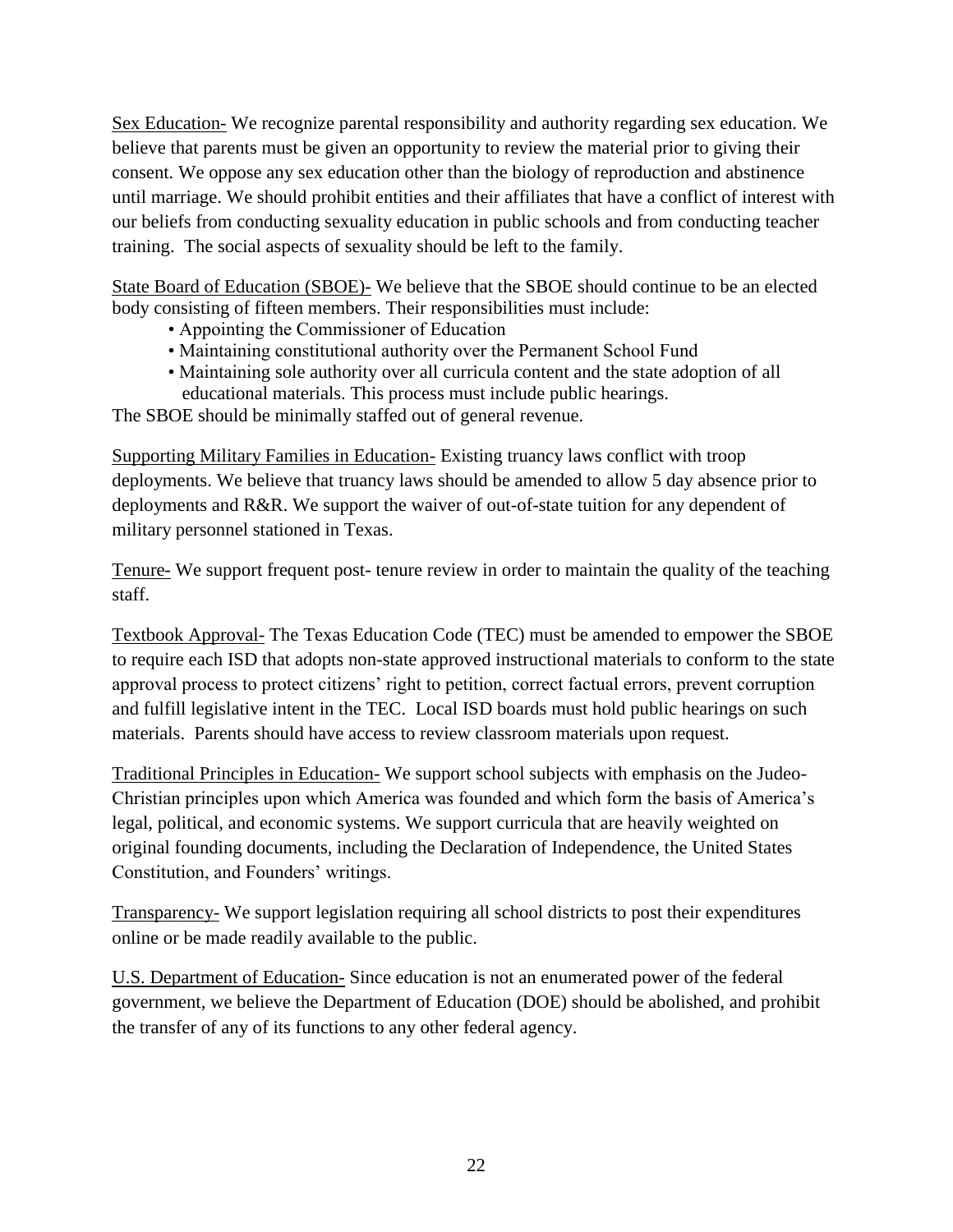Zero Tolerance- We encourage local ISD's to use their best judgment in determining the enforcement of zero-tolerance based policies, consider intent, specify violations, and post on ISD websites.

Responsibility of the State in Education- The State of Texas must acknowledge that the education of children is primarily the responsibility of the parent or the guardian. The role of the state is to help facilitate that responsibility.

#### **PROMOTING INDIVIDUAL FREEDOM AND PERSONAL SAFETY**

<span id="page-22-0"></span>Judeo-Christian Nation- As America is a nation under God, founded on Judeo-Christian principles, we affirm the constitutional right of all individuals to worship as they choose.

Right to Keep and Bear Arms- America's founding fathers wrote the 2nd Amendment with clear intent – no level of government shall regulate either the ownership or possession of firearms. Therefore, we strongly oppose all laws that infringe on the right to bear arms. We oppose the monitoring of gun ownership, the taxation and regulation of guns, ammunition, and gun magazines. We collectively urge the legislature to pass "constitutional carry" legislation, whereby law-abiding citizens that possess firearms can legally exercise their God-given right to carry that firearm as well. Until such time, we urge the state to re-introduce and pass legislation easing current restrictions on firearms such as open carry and campus carry. Stiff penalties shall be imposed for frivolous litigation against legitimate firearm manufacturers. All federal acts, laws, executive orders, and court orders which restrict or infringe on the people's right to keep and bear arms shall be invalid in Texas, not be recognized by Texas, shall be specifically rejected by Texas, and shall be considered null and void and of no effect in Texas. We urge the Texas Legislature to enact legislation to protect law-abiding firearms owners from having their right to bear arms infringed by federal agencies due to such minor mental health diagnoses as non-severe PTS (post-traumatic stress), seeking counseling for minor depression or other minor mental health diagnoses.

Federal Firearms License Act- We believe that Federal Firearms License (FFL) holders should be free from harassment and license revocations and denials against firearm dealers based on violations consisting of largely inconsequential record-keeping errors, and encourage the BATFE to consider lesser gradation of sanctions for such errors. Firearms and ammunition manufactured and sold in the state of Texas are not covered under the Commerce Clause (Article I Section 8 of the United States Constitution) and therefore are not subject to federal regulation.

CHL Laws Applied to Texas Truckers- We call for truckers working within the state of Texas to enjoy the full benefits of the Texas Concealed Handgun License law irrespective of unreasonable and intrusive federal regulations.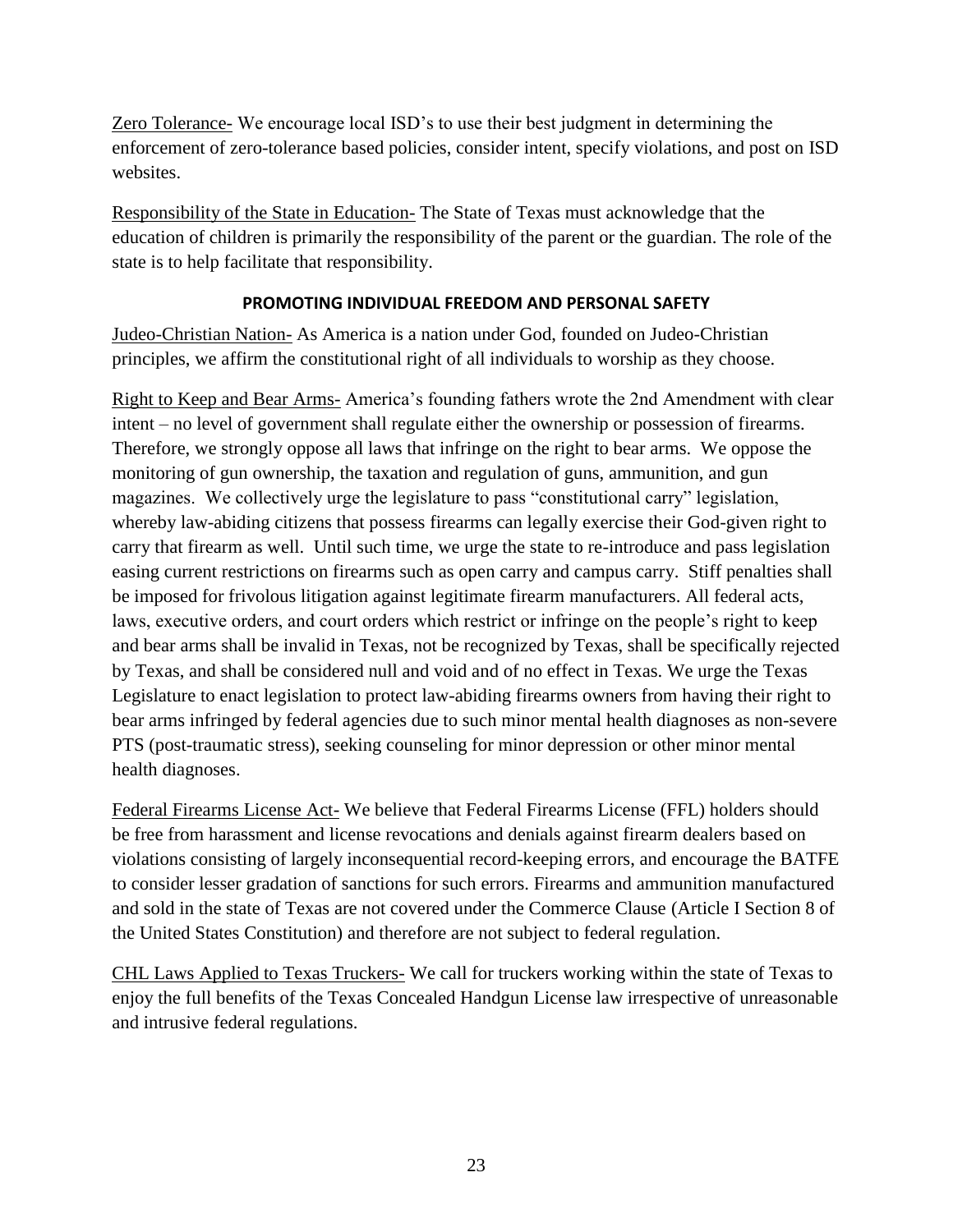FSL Transportation Security Administration (TSA)- We call for the disbanding of the TSA and place airport security into the more accountable and capable hands of the state and local law enforcement.

State Militia- We support the establishment and maintenance of a volunteer Constitutional State Militia with assistance from County Sheriffs.

Militia vs. Paid Army- We recognize that the original meaning of the word "militia" in the Constitution refers to an armed citizenry, not the formal paid professional military.

Freedom of Access Act- We urge repeal of the Freedom of Access to Clinic Entrances Law. Those who assault peaceful protesters acting under the Constitution should be vigorously prosecuted. Picketing and literature distribution do not fall under the RICO Act.

Religious Expression- The Republican Party of Texas will protect the rights of commercial establishments to refuse to provide any service or product that would infringe upon their freedom of conscience of religious expression as stated in the 1st Amendment.

Safeguarding Religious Liberties- We affirm that the public acknowledgement of God is undeniable in our history and is vital to our freedom, prosperity, and strength. We pledge our influence toward a return to the original intent of the 1st Amendment and toward dispelling the myth of separation of church and state. We urge the legislature to increase the ability of faithbased institutions and other organizations to assist the needy and to reduce regulation of such organizations.

Religious Liberties Abroad- We urge Congress to sanction any foreign government that persecutes its citizens for their religion.

Health and Human Services Mandate- We strongly oppose any federal or state requirement or other mandate to provide abortions or contraception and sterilization, since this would clearly violate many individuals, businesses, churches, and non-profit personnel's faith and beliefs. Government must obey the 1st Amendment to the United States Constitution!

Electronic Privacy- We believe all law-abiding citizens should be free from government surveillance of their electronic communications except in cases directly involving national security, by court order. Except for non-citizens, we further oppose any national ID program, including the Real ID Act and the use of Radio Frequency Identification Chips (RFID) on humans.

Personal Confidentiality- Necessary dissemination of personal information among government entities must be safeguarded with the threat of criminal penalties.

Equality of All Citizens- We deplore all discrimination. We also deplore forced sensitivity training and urge repeal of any mandate requiring it. We urge immediate repeal of the Hate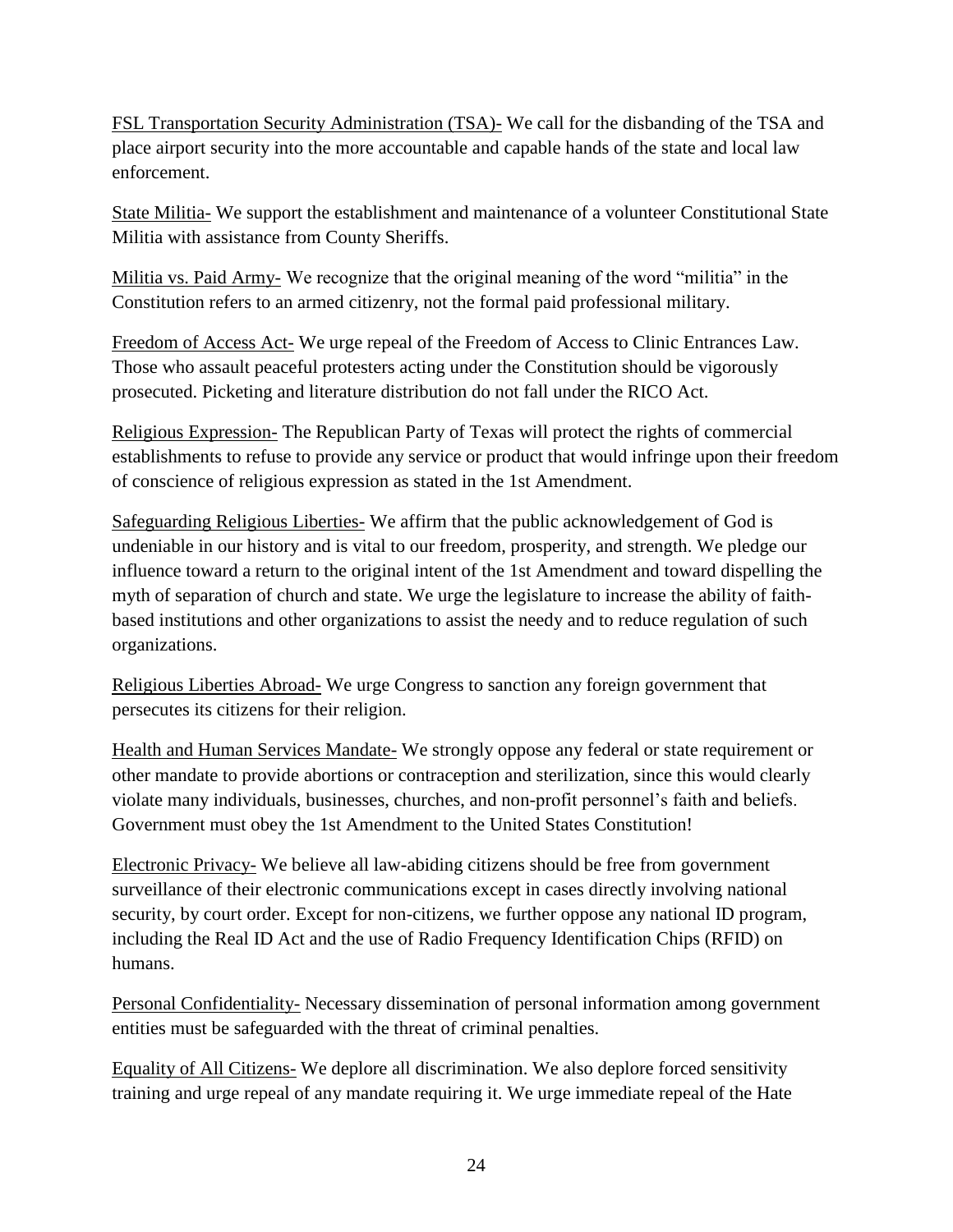Crimes Law. Until the Hate Crimes Law is totally repealed, we urge the Legislature to immediately remove the education curriculum mandate and the sexual orientation category in said Law.

GMO Labeling- We support labeling of all products containing genetically modified organisms (GMOs), as well as cloned organisms, in a uniform and recognizable fashion.

Smart Meters- We oppose the mandated use of Smart Meters, as well as the use of collected data to reduce freedoms of U.S. citizens. Our opposition is based upon security, property damage, energy inefficiencies, privacy, health issues, and the use of Smart Meters to ration electricity. Texans should be allowed to opt-out of or opt-in to the use of Smart Meters.

Internet Access- We support a free and open internet - free from intrusion, censorship, or control by government or private entities. Due to the inherent benefit of anonymity, the anonymity of users is not to be compromised for any reason, unless consented by the user, or by court order. We also oppose any mandates by the government to collect and retain records of our internet activity. We support continued stewardship of DNS (Domain Name System) by U.S. Department of Commerce over ICANN (Internet Corporation for Assigned Names and Numbers) in order to guarantee continued worldwide freedom of speech on the internet.

Prison Reform- We believe our prison systems should emphasize protection of society and punishment of offenders, ever mindful of their human rights. Prisoners should be required to perform meaningful work. Prisoners should not have access to private information of any citizen. No extraordinary medical care, including organ transplants or body part replacement, should be performed on prisoners at taxpayer expense.

Sentencing Reform- We call for disclosure to juries of prior convictions of the defendant and the actual time likely to be served before parole. We believe punishment should be assessed in proportion to the crime and should be a deterrent. We support imprisonment for life without parole for habitual felons. Convicted criminals should be required to make restitution to their victims. Prisoners without a high school diploma must be required to attend GED or vocational training. No inmate with a history of drug abuse should be eligible for parole before completing treatment.

Crime Shouldn't Pay- No convicted criminal should be allowed to profit from sale of rights to their story for books, movies, etc., while incarcerated, on parole, or on probation.

Capital Punishment- Properly applied capital punishment is legitimate, is an effective deterrent, and should be swift and unencumbered.

Juvenile Justice- Juvenile justice reforms should continue, including private programs, "boot camps," and trying juveniles as adults when appropriate. We condemn incarcerating juveniles and adults in the same facility.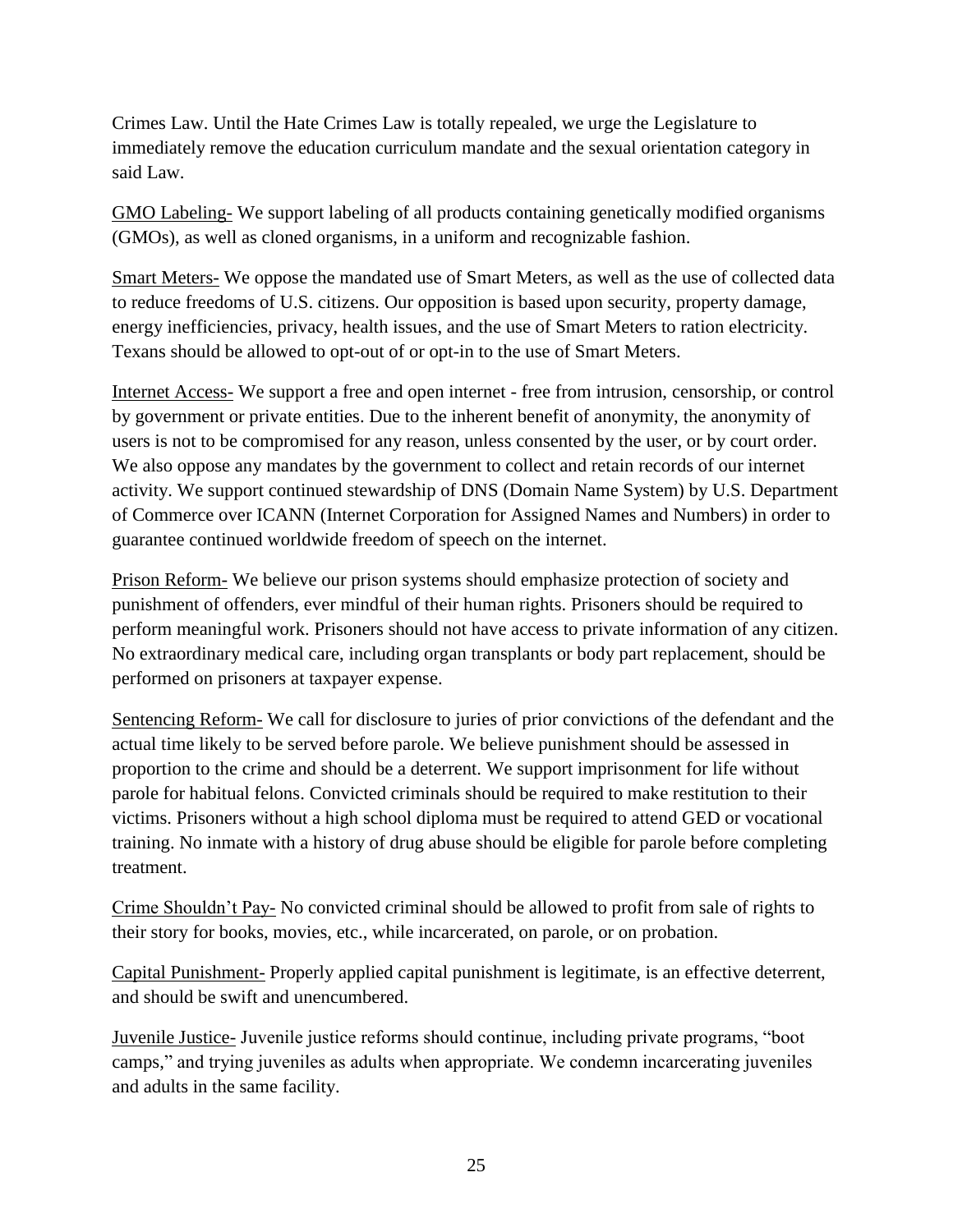Child Abuse- We recognize the family as a sovereign authority over which the state has no right to intervene, unless a parent or legal guardian has committed criminal abuse. Child abusers should be severely prosecuted. We oppose actions of social agencies to classify traditional methods of discipline, including corporal punishment, as child abuse. As a condition of funding, publicly funded agencies are to report all instances of abuse.

Unborn Victims of Violence- We believe a person who injures or kills an unborn child should be subject to criminal and civil litigation.

Sexual Assault- Adults convicted of sexual molestation of a minor should receive mandatory prison sentences without probation or parole up to and including capital punishment. We support increasing the penalty for failure to report child sexual assault cases, and we urge vigorous prosecution of such failure.

Addictive Behaviors- We encourage state and federal governments to severely prosecute illegal dealers and manufacturers of addictive substances, including pornography, and/or pedophilia. We urge Congress to discourage import of such substances into our country. Faith based rehabilitation programs should be emphasized. We oppose legalization of illicit and synthetic drugs. We support an effective abstinence-based educational program for children. We oppose any "needle exchange" program. We urge vigorous enforcement of our DUI laws.

Property Search and Seizure without Due Process- We need to reinstate the rights embodied in the 4th Amendment that have been rendered null and void by activist courts and government overreach. We oppose search and seizure of private property without due process. Neither law enforcement agencies nor their parent organizations should be allowed to benefit from such seizures.

#### **STRENGTHENING THE ECONOMY**

#### <span id="page-25-1"></span><span id="page-25-0"></span>**GOVERNMENT SPENDING**

Budget and Appropriations- Whereas, Government Spending is out of control at the federal level, and to a lesser degree in Texas at the state level, action is needed. We urge Congress and the Texas State Legislature to become fiscally responsible by immediately enacting the following items:

- Adopt a balanced budget by cutting spending without increasing tax rates or adding new taxes and capping spending with a percent of GDP as calculated prior to 2009.
- We support the implementation of a federal balanced budget amendment only if the above principals are adhered to.
- Adopt zero-based budgeting at all levels of government.
- Adopt Sunset Laws at all levels of government.
- Adopt a policy of requiring public audits of each governmental department at least every 3 years.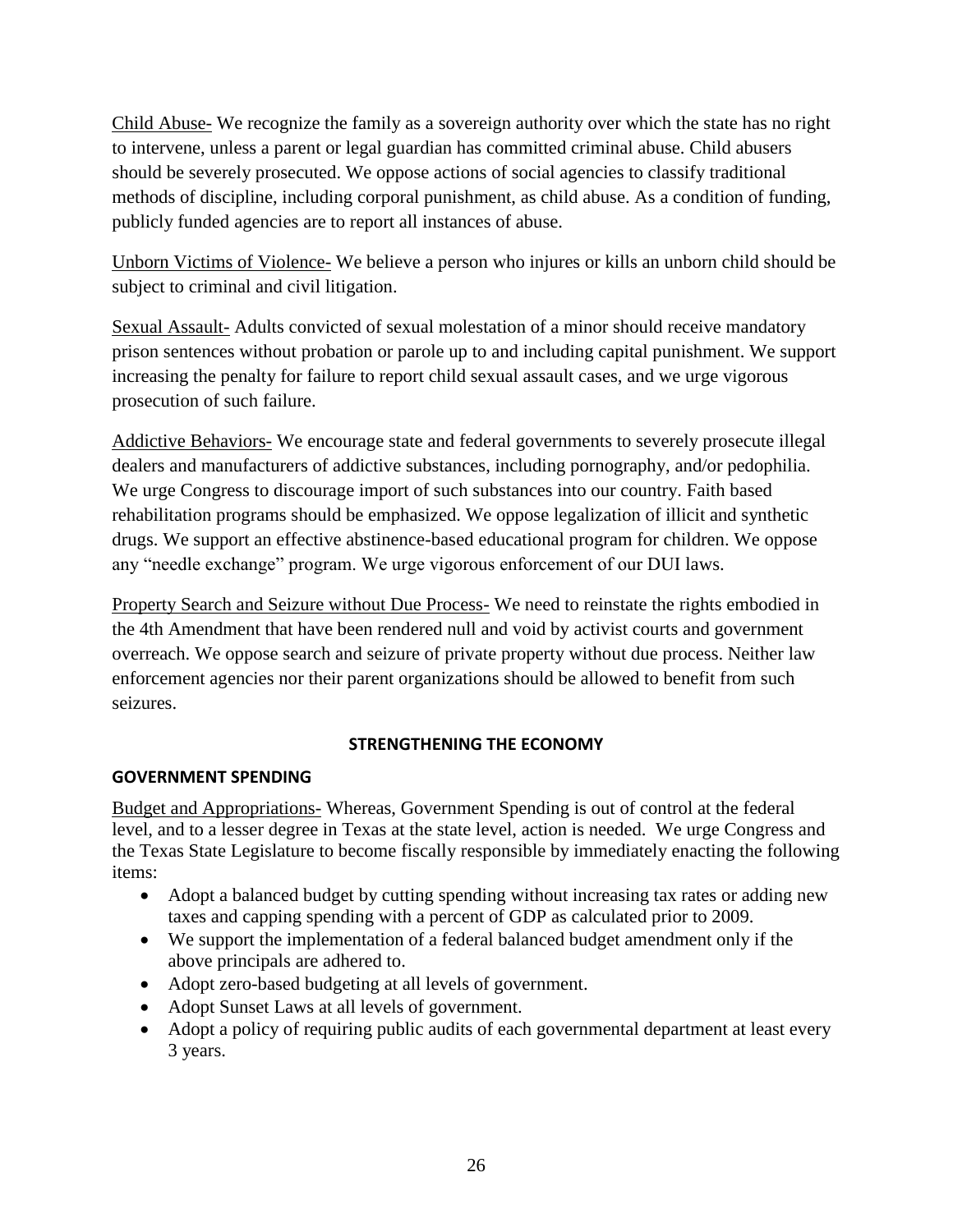Downsizing the Federal Government-

- We encourage the abolishment of any and all federal agencies not based on an enumerated power granted by the United States Federal Constitution.
- All non-military spending should be returned to at least pre-2008 levels.

Unfunded Mandates- We oppose all unfunded mandates by the federal, state, and local governments.

 Amend the Texas Constitution and statute to restrict the power of the legislature to impose unfunded mandates on local governments.

Truth in Taxing- We urge that taxes established for a particular purpose shall not be used for any other purpose.

 Pass a constitutional amendment prohibiting the use of statutorily-dedicated accounts for budget certification, beginning in the 2023-24 biennium.

Congressional Pay and Benefits-

- Congressional pay raises should not exceed the rate of inflation times 0.5.
- Congress shall pass no law affecting average Americans that does not equally apply to themselves and all other federal employees.
- We recommend that the Congressional retirement system be abolished.

Bailouts and Subsidies-

- We encourage government to divest its ownership of all business that should be run in the private sector and allow the free market to prevail.
- We oppose all bailouts of domestic and foreign government entities, states and all businesses, public and private.

Government Lobbying- We oppose paying lobbyists with tax dollars.

Improper Government Funding- We support enforcement of current law prohibiting public assets being used for private groups without proper vetting and authorization, and urge the Texas Legislature to enact civil and criminal penalties for violation of the law which currently has no enforcement mechanism.

Funding Special Interest Organizations- We oppose any direct financial support of special interest organizations, such as ACORN and the ACLU, by any level of government.

Education Spending- Since data is clear that additional money does not translate into educational achievement, and higher education costs are out of control, we support reducing taxpayer funding to all levels of education institutions.

Governmental Transparency- We support statewide and local taxing entities compiling and publically posting their current debt and future obligations on their official websites.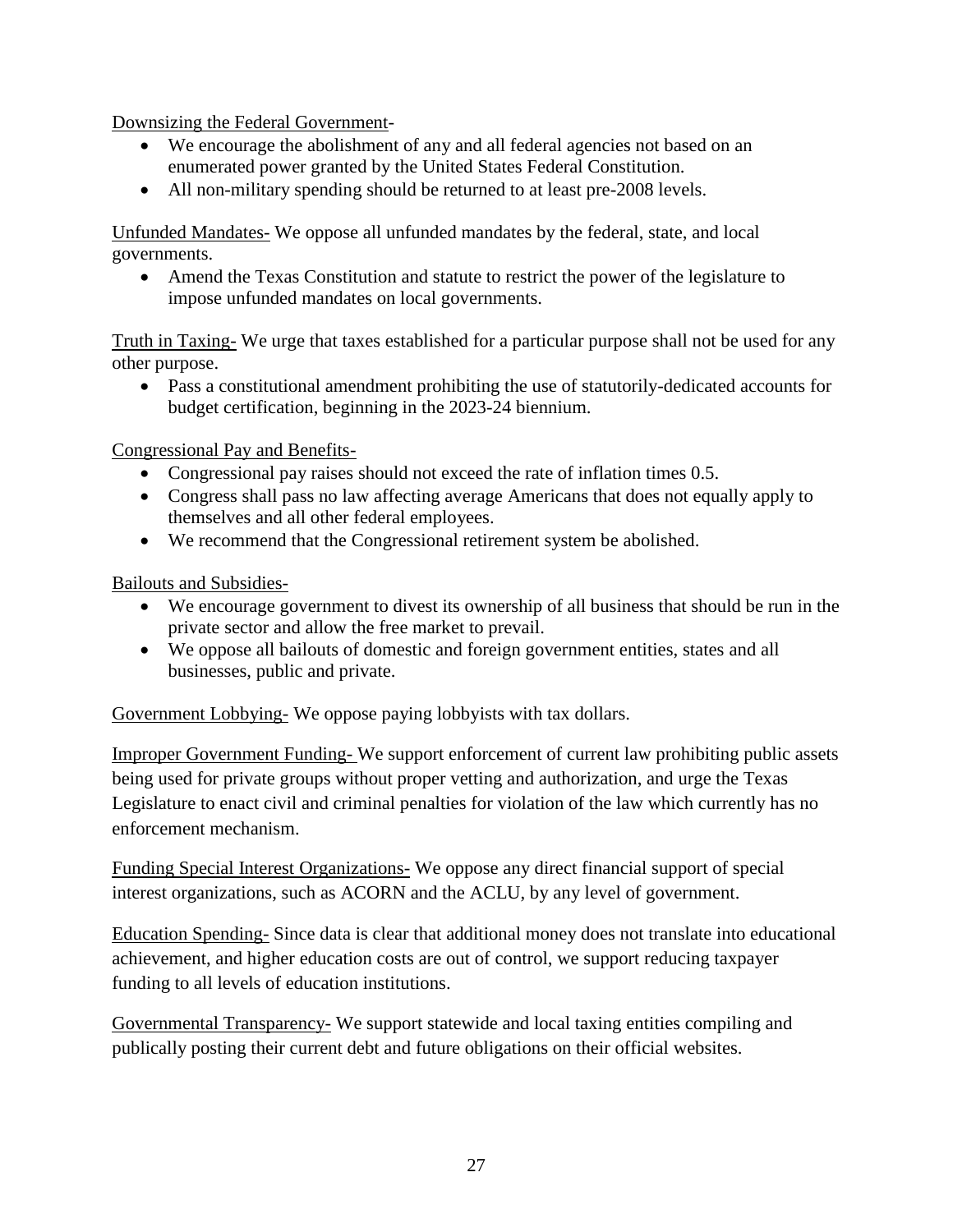## <span id="page-27-0"></span>**TAX BURDEN**

Tax Burden- We in the Republican Party of Texas believe in the principals of constitutionally limited government based on Federalist principles. To this end we encourage our elected officials at all levels of government to work to reverse the current trend of expanding government and the growing tax and debt burdens this places on we the people. We believe the most equitable system of taxation is one based on consumption, and wish to see reforms towards that end at all levels of government, furthermore, we believe that the borrower truly is a slave to the lender, and so long as we continue to increase our tax and debt burdens we will never be a truly free people. Towards these ends, we support the following:

Reformation of the current systems of taxation at all levels of government; federal, state and local. Examples of these reforms include the following:

- The "Fair Tax" system
- A Flat Tax
- The 1-2-3 No Federal Tax
- We support the abolishment of property taxes, but in the interim, property taxes should be paid on the price of the property when it was initially purchased.
- Abolishment of estate taxes or the "Death Tax" as it's more commonly known
- Abolishment of capital gains taxes
- Abolishment of franchise and business income taxes
- Abolishment of the gift tax.
- Discontinuation revenue generating licensing fee
- Exemption of inventories from property taxes

State Income Tax Ban- We support maintaining the current ban on state income taxes in Texas.

Internet Taxation- We oppose any internet taxation unless it is part of a complete reformation of our taxation systems, preferably in tandem with the abolishment of direct taxation of citizen's incomes.

Government Authority- We believe any government authority that has the ability to level a tax on the people should be accountable to those who pay the taxes via the electoral process from the local level to the federal level.

Management Districts- We oppose the creation of management districts with the authority to impose taxes and bond debt.

Gambling Tax Revenues- We oppose gambling because we believe that gambling tax revenues are unreliable as a source of funding for any government activities. And gambling is damaging to those in the lowest income quintiles.

Taxation by a Foreign Entity- We believe that any attempt to allow the United Nations or any other foreign entity to levy taxes on United States citizens or governments should be rejected.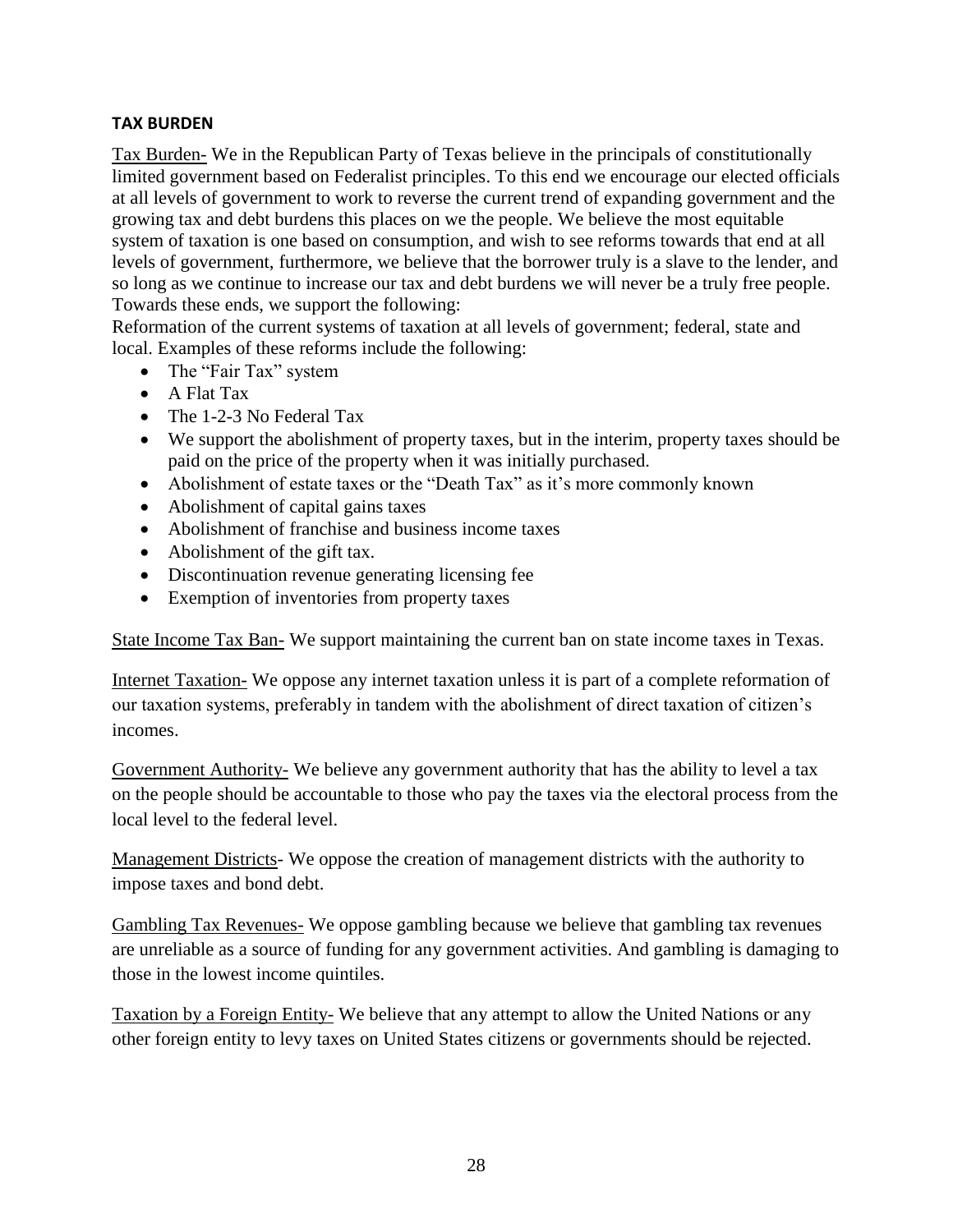Restrictions by Government Agencies- We oppose any restrictions by any government agency on individual taxpayer contributions to churches, faith-based charities and other non-profit organizations.

Truth in Budgeting- Pass a constitutional amendment prohibiting the use of statutorily-dedicated accounts for budget certification, beginning in the 2023-24 biennium.

## <span id="page-28-0"></span>**STATE AND LOCAL DEBT**

Transparency Requirements- Create clear and concise transparency requirements for the disclosure of debt information to voters in state and local bond elections prior to voting and on the ballot.

Bond Election Transparency- To ensure that voters are adequately informed about any new debt that they are being asked to approve, state and local bond election ballots should be required to include the amount of debt currently outstanding, current debt service payments, current per capita debt obligations, the amount of new debt being proposed, estimated debt service for the new debt, and estimated per capita burden being proposed.

Financial Statements- Require all local taxing entities to post their financial statements and local government contracts online.

Vendor Contracts- Requiring each local taxing entity to post all vendor contracts over certain values and financial statements online, or to submit them to the state for inclusion in a website maintained by the Comptroller or the Legislative Budget Board, would ensure that both the state and its political subdivisions are subject to the same transparency requirements.

## <span id="page-28-1"></span>**CONSTITUTIONAL SPENDING LIMIT**

Spending Limitations- Amend the Texas Constitution and state statute with a stricter spending limitation based on population growth times inflation, and apply the new limit to all General Revenue and General Revenue-dedicated state spending. *(The SREC has been made aware of the fact that different results can be obtained from this formula depending on whether whole numbers or fractions are utilized. The SREC wants to make clear that this plank does not call for an increase in government beyond population growth and inflation but rather should be interpreted so that government growth is restrained.)*

Two-Thirds Vote- Require a two-thirds vote to override the constitutional spending limit.

## <span id="page-28-2"></span>**ECONOMIC STABILIZATION FUND**

Permissible Uses of Fund- Amend the Texas Constitution to narrow the permissible uses of the Economic Stabilization Fund to cover revenue shortfalls in the current biennium, debt retirement, one-time infrastructure projects, and expenses related to a state of disaster as declared by the governor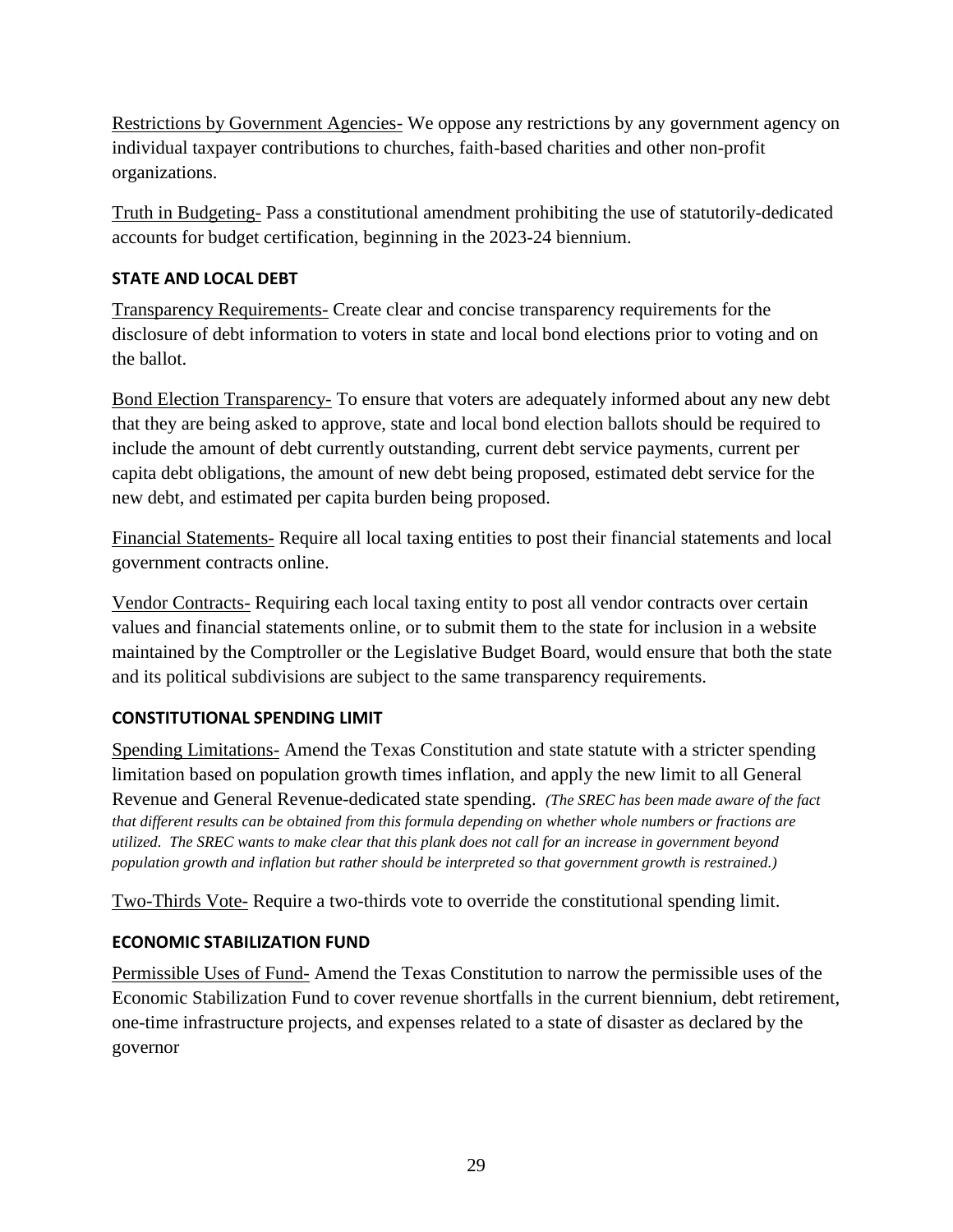State Hiring Decisions- Repeal the Sunset Act provision protecting state bureaucracy. If the Sunset process determines that an agency is no longer needed, the state should not continue to employ someone simply because they once worked for a state agency that is now defunct.

Public Private Partnerships- We oppose the construction of transportation projects which surrender control or ownership to foreign interests, such as public private partnerships (or P3s). We oppose the use of eminent domain for private gain for toll projects, as well as the construction of a "Trans-Texas Corridor" or similar project which would create a federal corridor through Texas.

Transportation and Fuel Taxes- We call for all transportation and fuel taxes collected to be used for road construction, improvement, and maintenance only. We resolve that tax revenue derived from gasoline taxes and all other taxes/fees on our vehicles (including vehicle sales tax) should only be used for highway construction, and not be diverted to any other use, including mass transit, rail, and bicycle paths.

Oil and Gas Producing Counties- Counties with oil and gas production should receive a portion of the production taxes the state collects so that the road system can be maintained for the dual purpose of accommodating the needs of the industry and providing adequate public safety.

Toll Roads- We believe that tolls should come off the road when the debt is retired, and if the debt is ever restructured or refinanced; the pay-off date needs to remain the same or receive voter approval in order to extend the toll tax longer. Maintenance should then revert to the Texas Department of Transportation (TxDOT).

Toll Road funding- We oppose the use of taxpayer money to subsidize, guarantee, prop-up, or bail out any toll projects, whether public or private, and we call upon both state and federal lawmakers to adequately fund our highways without hidden taxes, tolls, or raiding emergency funds.

Diversion of Property Taxes- We oppose the diversion of property taxes to build, subsidize, and/or guarantee the loans of toll projects, which is primarily being done through transportation reinvestment zones. The State needs to properly fund the Texas State highway system to prevent the use of LOCAL property taxes being diverted to STATE roads.

Comprehensive Texas Energy Plan- We urge development of a comprehensive Texas energy plan that ensures development of domestic energy sources and reduce or eventually eliminate our need for foreign energy and ensure export of compressed natural gas and distillates with elimination of onerous environmental regulations. Further, we recommend that the plan include development of coal energy resources, completion of the Keystone Pipeline Project, and invites to other states to participate.

Removal of Government Barriers- We support immediate removal of government barriers to free market solutions to production and distribution of energy including restrictions on: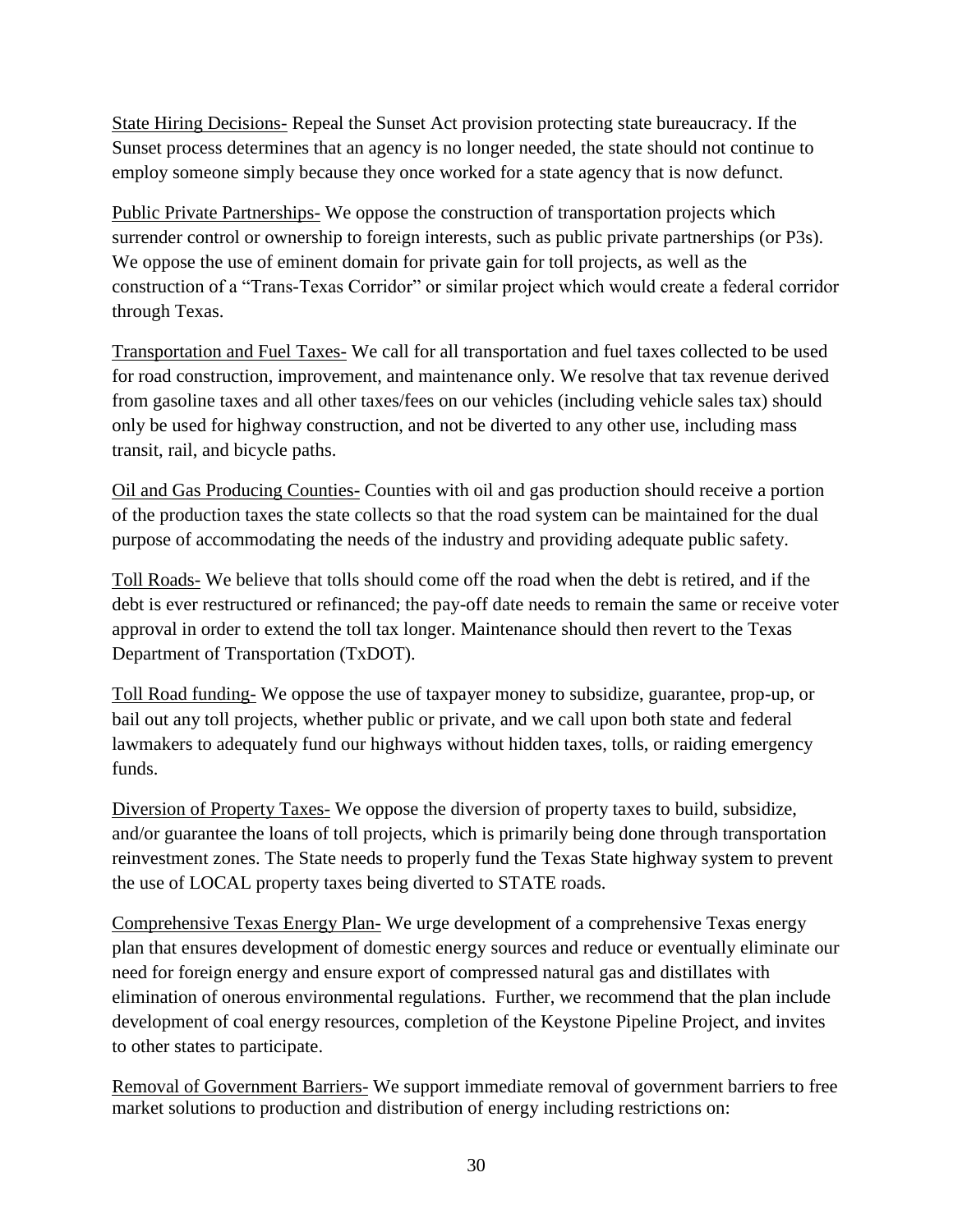- Export of LNG and CNG worldwide
- Drilling and production operations on public and private lands and waters
- Modernization of existing and construction of new refineries
- Electric power generation and distribution
- Federal gas mileage standards (CAFÉ standards) and fuel blends

Land Drilling- We support land drilling and production operations including hydraulic fracturing.

Cap and Trade- We oppose the implementation of any cap and trade (aka "Cap and Tax") system through legislation or regulation.

U.S. Department of Energy- We still support the elimination of the Department of Energy.

Keystone XL Pipeline- We support the immediate approval and construction of the Keystone XL and other pipelines that will reduce our reliance on imported oil and natural gas from unstable or unfriendly countries.

Ethanol- We support the repeal of legislation mandating ethanol as a fuel additive and/or primary fuel.

Natural Gas Exports- We insist on expedited design, construction, and implementation of facilities required to export LNG, CNG and natural gas worldwide, to include exports to Mexico/Canada, even if destined for re-export to non-Free Trade countries, and elimination of federal government onerous restriction and interference.

Alternative Fuel- We urge the use of natural gas as an alternative transportation fuel and as complimentary fuel to gasoline and diesel.

- We support the manufacture of vehicles that utilize natural gas as an alternative fuel and/or a complimentary fuel
- We support and encourage the conversion of existing private fleets to natural gas as a dual use fuel
- We support the use of natural gas in electric power generation and other industrial uses

Alternative Energy Sources- We encourage the development and use of wind energy, coal-fired plants, solar, and nuclear power, and bio-sources without government subsidies.

Incandescent Light Bulbs- We support the freedom to continue to use and manufacture incandescent light bulbs.

Electrical Grid- We encourage the Texas Legislature to take steps to ensure our electrical grid is kept independent, safe, and secure from attack.

Business and the Economy- We believe that a favorable business climate and strong economy emerges when government is limited by low taxation, sensible regulation, and tort reform. The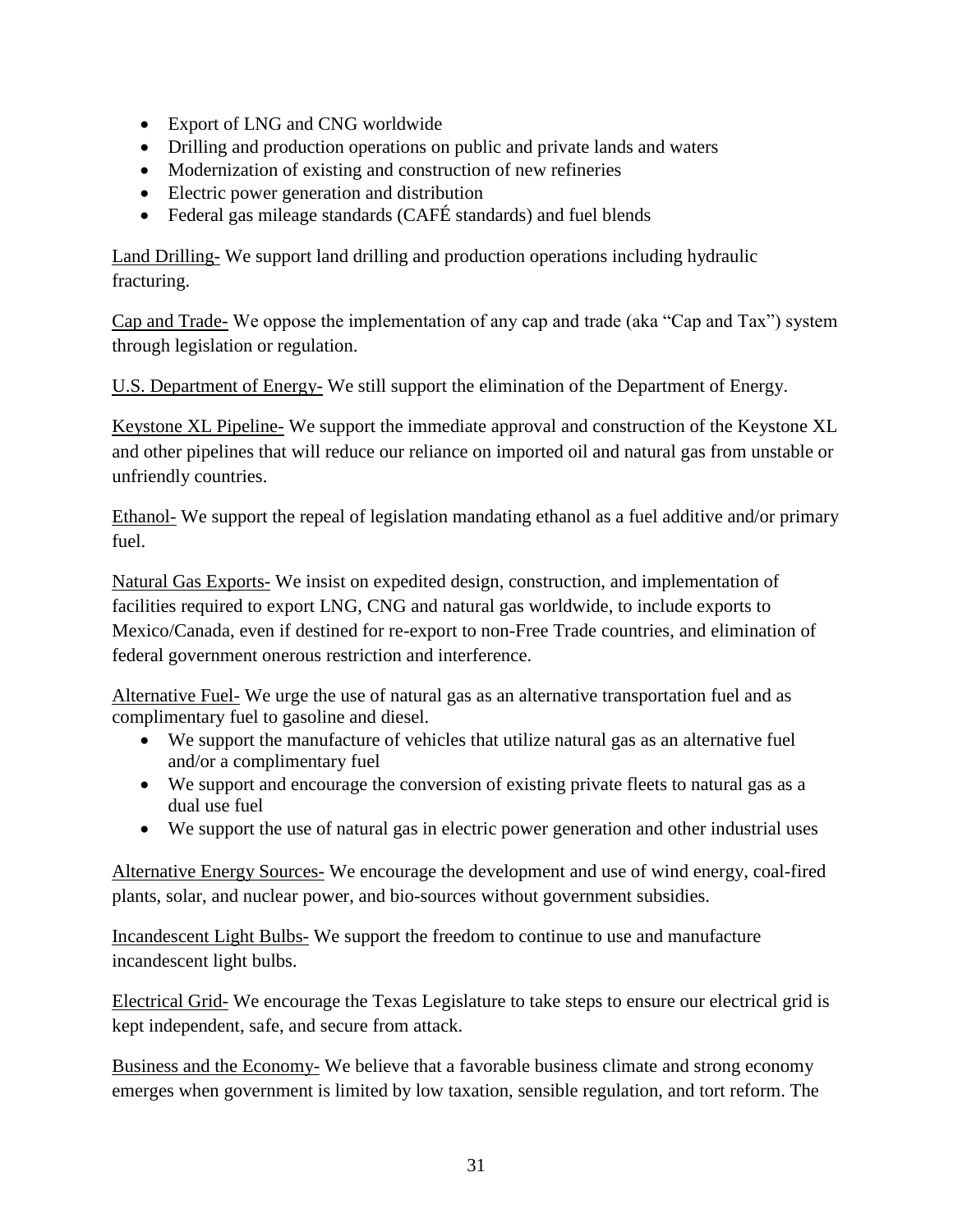American private sector powers our economy and is the true creator of jobs. When government, through legislation, executive action, statute or agency, overreaches, we believe it is then our duty to protect the American free market, private sector actors and our economy. Because we believe that competition in the free market is vital to a strong economy and business climate, we stand for the equal representation of all sectors and economic actors in government action including small business owners, farmers, ranchers and the taxpayer. The establishment of a transparent and accountable monetary system is paramount in the pursuit of a strong economy.

Small Business- We urge the federal and state legislatures to mitigate the impact of regulations on small businesses and to ensure that such businesses are adequately represented in the regulatory process. We support the removal of any unreasonable legal or economic barriers to home-based work.

Right to Work- We oppose the Employee Free Choice Act (card check) and any action that eliminates the secret ballot. Every worker should have freedom to work in their preferred job without being forced to join or pay dues to any organization. Our right-to-work law has provided this freedom and a good climate for industrial expansion, higher employment, and a stable management-labor relationship and should be retained. We also encourage the adoption of a National Right-to-Work Act.

Minimum Wage Repeal- We believe the Minimum Wage Law should be repealed.

Prevailing Wage Law- We urge Congress to repeal the Prevailing Wage Law and the Davis Bacon Act.

Workers Compensation- We urge the Legislature to resist making workers' compensation mandatory for all Texas employers.

Exotic Livestock- We encourage the freedom of farmers, ranchers, and producers to be able to raise and promote all livestock, wildlife and other protected species for conservation, consumption, and economic development.

Rural and Volunteer Fire Departments- We urge Congress to overturn the rules of the United States Department of Labor restricting volunteerism by paid firefighters and emergency medical technician personnel and protections similar to those provided to national guardsmen for service during declared emergencies.

Water Shortages-We recommend the Texas Legislature, in coordination with the Texas Water Development Board, immediately appropriate required revenue and authorize sale of revenue bonds to finance, design, and construction of a large desalination facility or facilities using sea water from the Gulf of Mexico and from underground salt water aquifers using leading-edge technologies such as, but not limited to, reverse-osmosis (RO), electro dialysis, and reed-root constructed wetlands, to bring long-term resolution Texas's critical water shortage problem.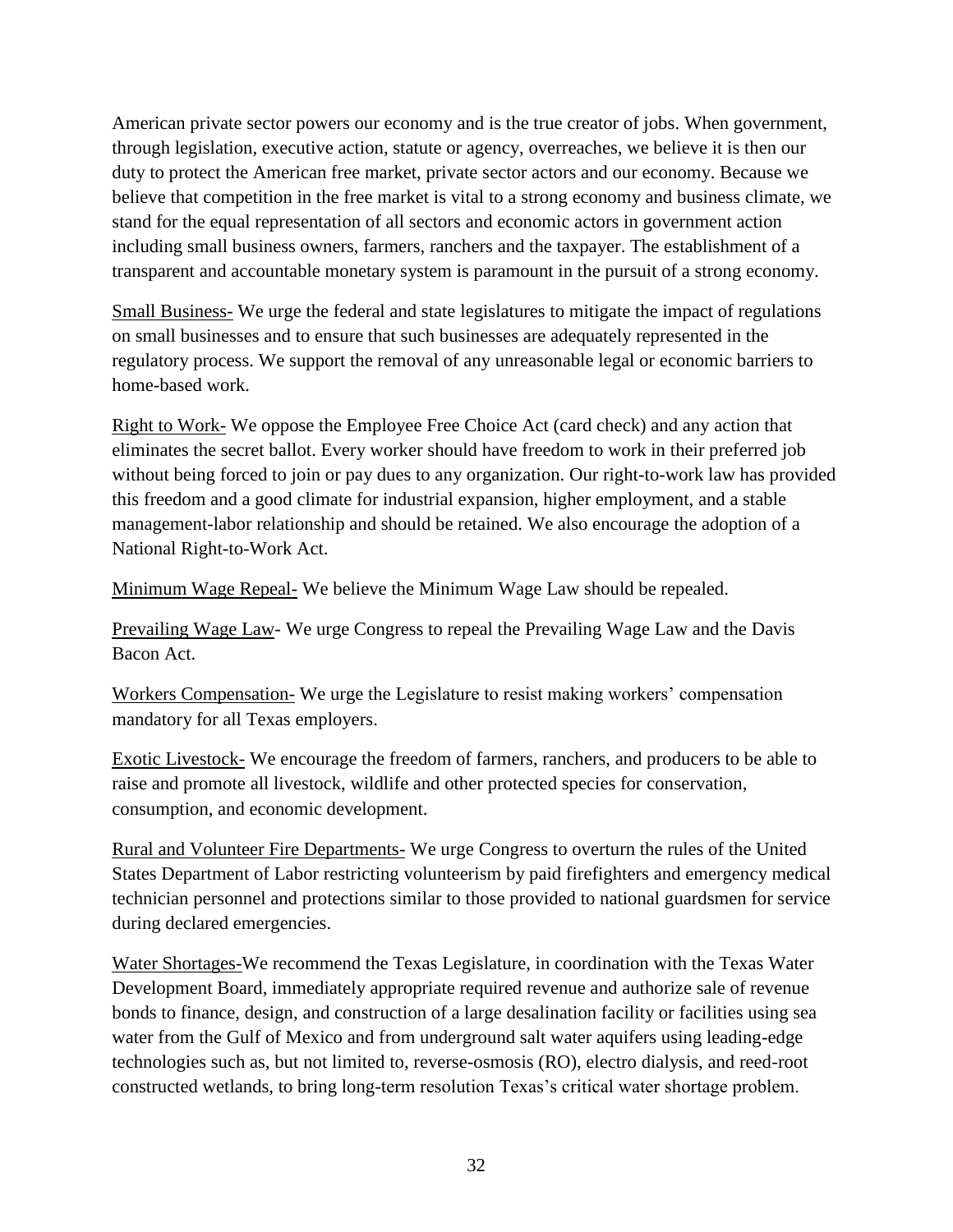Also, to relieve reliance and depletion on fresh water aquifers from the Panhandle to the Permian Basin, Concho Valley, Hill Country, south, southwest, and west Texas, etc., and thereby ensure continued economic stability and growth. These current leading-edge technologies offer feasible capabilities to treat seawater, brackish inland water, sewage, oilfield waste water, etc. to provide new innovative potable water resources. We further recommend that affordability, effectiveness, and free market forces drive the selection of the best technologies to bring new water solutions.

Mineral Leasing and Development- We believe more Bureau of Land Management resources should be open to mineral leasing, and development be permitted.

Hemp Cultivation- We support legislation allowing for industrial hemp cultivation in Texas upon such delineation of industrial hemp by Congress.

Raw milk and dairy products- We support legislation confirming local dairy farmers' rights to produce and sell natural milk and dairy products within the State of Texas.

Federal Reserve System- We believe Congress should repeal the Federal Reserve Act of 1913 thereby abolishing the Federal Reserve Banking System. In the interim, we call for a complete audit of the Federal Reserve System and its Board of Governors followed by an immediate report to the American people.

Federal Reserve System's Dual Mandate- We call for the removal of the "full employment" part of the Federal Reserve System's current dual mandate.

Sound Money- Our founding fathers warned us of the dangers of allowing central bankers to control our currency because inflation equals taxation without representation. We support the return to the time-tested precious metal standard for the United States dollar.

Sarbanes Oxley Legislation- We support the repeal of Sarbanes Oxley legislation.

Repeal Dodd Frank- We support the immediate repeal of Dodd Frank legislation.

Community Reinvestment Act- We support the repeal of the Community Reinvestment Act.

Free Market for Utilities and Insurance- We encourage free market solutions for providing utilities whenever possible. We support that all property insurance rates should be set through free-market forces alone. We support efforts to shrink the Texas Windstorm Insurance Association to reduce the liabilities it imposes on state taxpayers.

Law Basis for Regulations- We urge that all regulations written should be sent to the originating committee of the supporting legislation for approval before being implemented.

Climate Change- We believe we are to be good stewards of our planet and thus manage the resources it provides. We believe current evidence is not conclusive on the cause of climate change; we reject the use of this natural process to promote more government regulation of the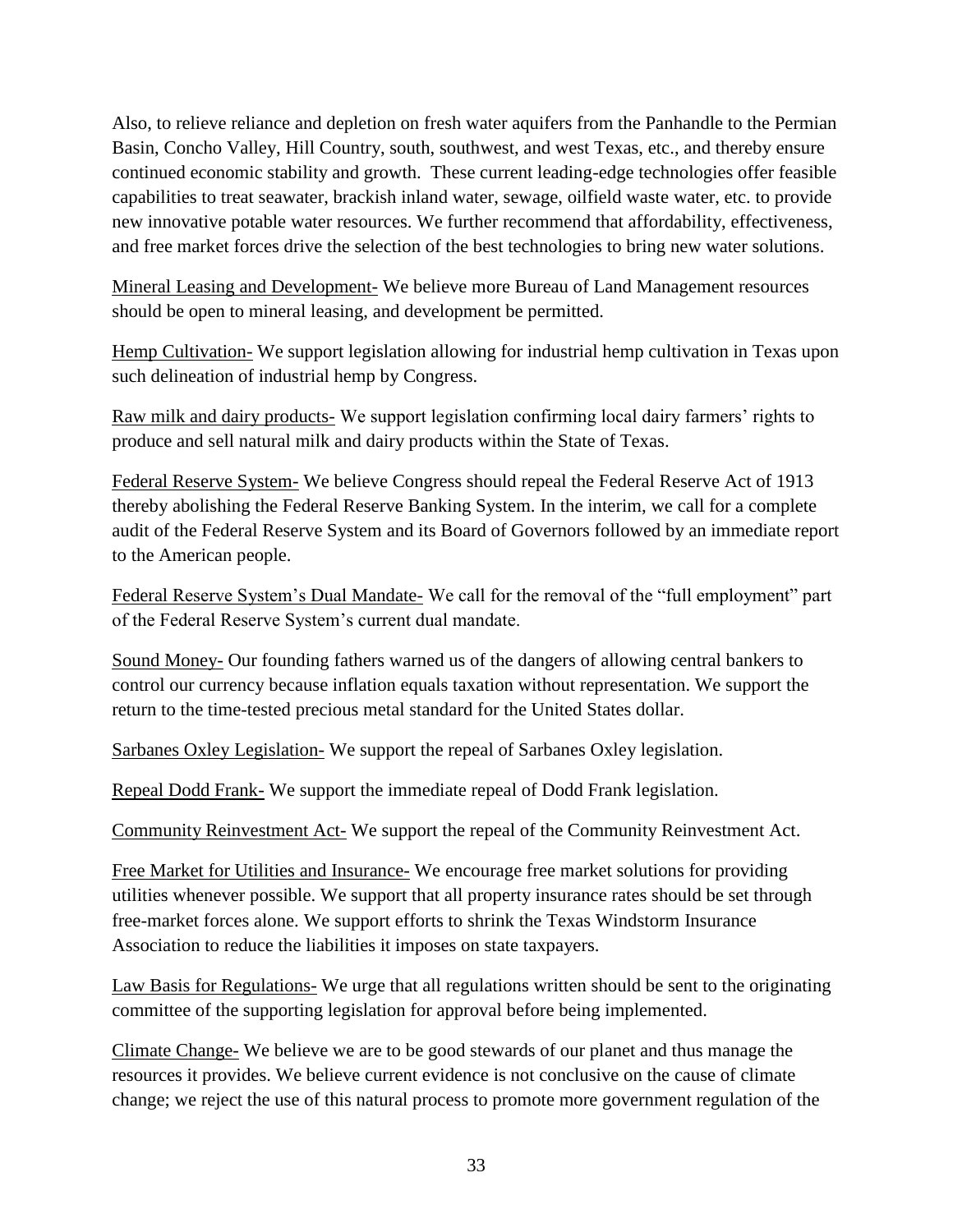private economy. Furthermore, we reject the idea of "climate justice" and the accompanying redistribution of wealth that comes with accepting it.

Frivolous Lawsuits- We support further reform to discourage frivolous lawsuits. We oppose the abusive use of class action lawsuits.

Transparency in Government Litigation- We demand that all state agencies, municipalities, and public entities pay greater attention to thwart frivolous lawsuits by trial lawyers. We urge our elected officials to pay greater attention to out-of-control legal expenses to ensure being a good steward of the taxpayers' money.

Tidelands/Water Resources and Rights to State Waters- We demand that the State of Texas and all costal states enjoy and maintain jurisdiction and control of their offshore waters up to the international water boundaries as well as state inland waterways in regards to all natural resources therein, and that the federal government shall not set limits on harvesting or taking natural resources therein, nor allow foreign entities to harvest or take such natural resources therein, including minerals, game, fisheries, and hydrocarbons. Also, we demand that no entity shall usurp Texas' original tideland boundaries.

## **UNITED STATES SOVEREIGNTY, LEADERSHIP, AND FOREIGN POLICY**

#### <span id="page-33-1"></span><span id="page-33-0"></span>**SOVEREIGNTY**

Limited Federal Powers- We strongly support state sovereignty reserved under the 10th Amendment and oppose mandates beyond the scope of federal authority, as defined in the United States Constitution. We further support abolition of federal agencies involved in activities not originally delegated to the federal government under a strict interpretation of the United States Constitution.

National Sovereignty- The United States is a sovereign nation independent of all foreign entities with power held solely by the people. Therefore, we insist that the President and Congress defend our national sovereignty in accordance with their oaths of office. The United States government must remain free of all external control and influence.

United Nations- We support the withdrawal of the United States from the United Nations and the removal of United Nations headquarters from United States soil.

United Nations Agenda 21- We oppose implementation of the United Nations Agenda 21 treaty policies and its supporting organizations, agreements, and contracts which were adopted at the Earth Summit Conference in 1992. We oppose the influence, promotion, and implementation of all international nongovernmental organizations' programs and policies, in the metropolitan and/or regional planning organizations, Councils of Government, and International Council for Local Environmental Initiatives (ICLEI), and the use of American taxes to promote these programs.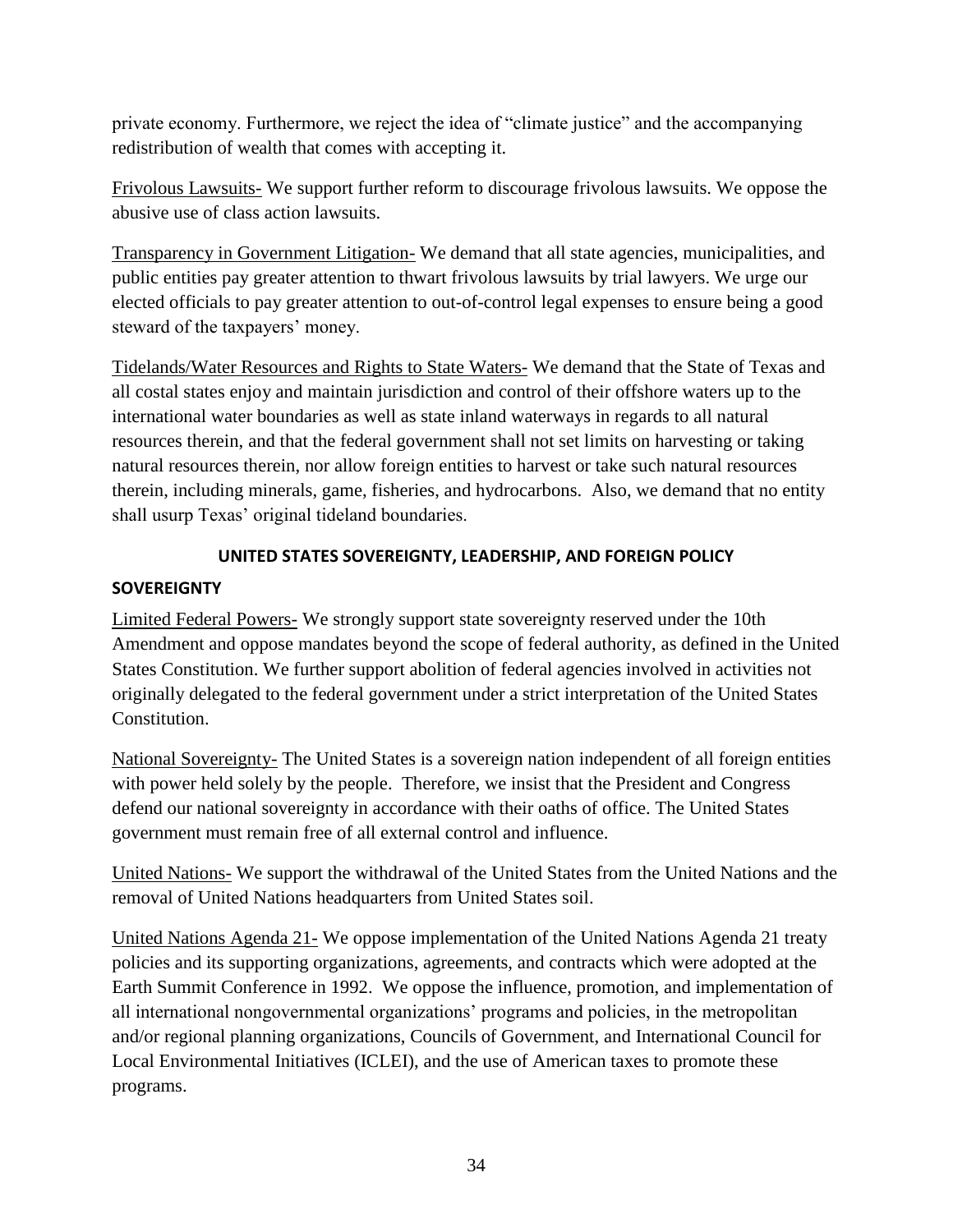Homeland Security- We support the strengthening of our nation's homeland security while protecting the constitutional rights of all United States citizens and lawful resident aliens.

Decommission Homeland Security- We support decommissioning the Department of Homeland Security and reorganizing into previously existing structures. The communication barriers between security agencies should be reconciled.

National Defense- We support a strong national defense that protects United States interests, freedoms and sovereignty at home and abroad.

Citizenship- We call on the Texas Legislature to pass a constitutional amendment that defines citizenship as those born to a citizen of the United States or through naturalization.

Texas State Guard- We recommend that the Texas State Guard Reserve Militia be activated on a quarterly basis, for purposes of organization and training. These musters should be of a voluntary nature, and be held for a minimum of two days each.

United States Ports- We urge the federal government to support and participate in the ongoing efforts to review the emergency military deployment requirements and peacetime security needs of United States ports, and that this review should be coordinated with all relevant federal, state and local law enforcement and security-related agencies, including public port authorities. We object to foreign governments, states or companies owning or managing United States ports.

Texas Fiscal Sovereignty- We urge the State Legislature to conduct a study and enact legislation to determine total federal receipts by departments and establish plans for operating with 5% or greater reduction per year in federal funds, and develop contingency plans to provide core services.

United Nations World Heritage Sites- We oppose the transfer of the Alamo and the other Franciscan missions to the United Nations. We urge the Texas General Land Office to respect the hallowed ground of the Alamo and what it means to the people of Texas. We support maintaining control of these historic sites in Texas hands, and we oppose granting jurisdiction and sovereignty over Texas' cultural sites to any international body.

#### <span id="page-34-0"></span>**MILITARY AND SPACE EXPLORATION**

Support of our Armed Forces- The men and women who wear our country's uniform, whether on active duty or in the Reserves or National Guard, are the most important assets in our military arsenal. They and their families must have the pay, health care, housing, education and overall support they need. Injured military personnel deserve the best medical, mental health and rehabilitative care our country has to offer. We must always remember those who have given the ultimate sacrifice; their families must be assured meaningful financial assistance. It is the solemn duty we owe and honor we give to those who bravely don the uniform of freedom. We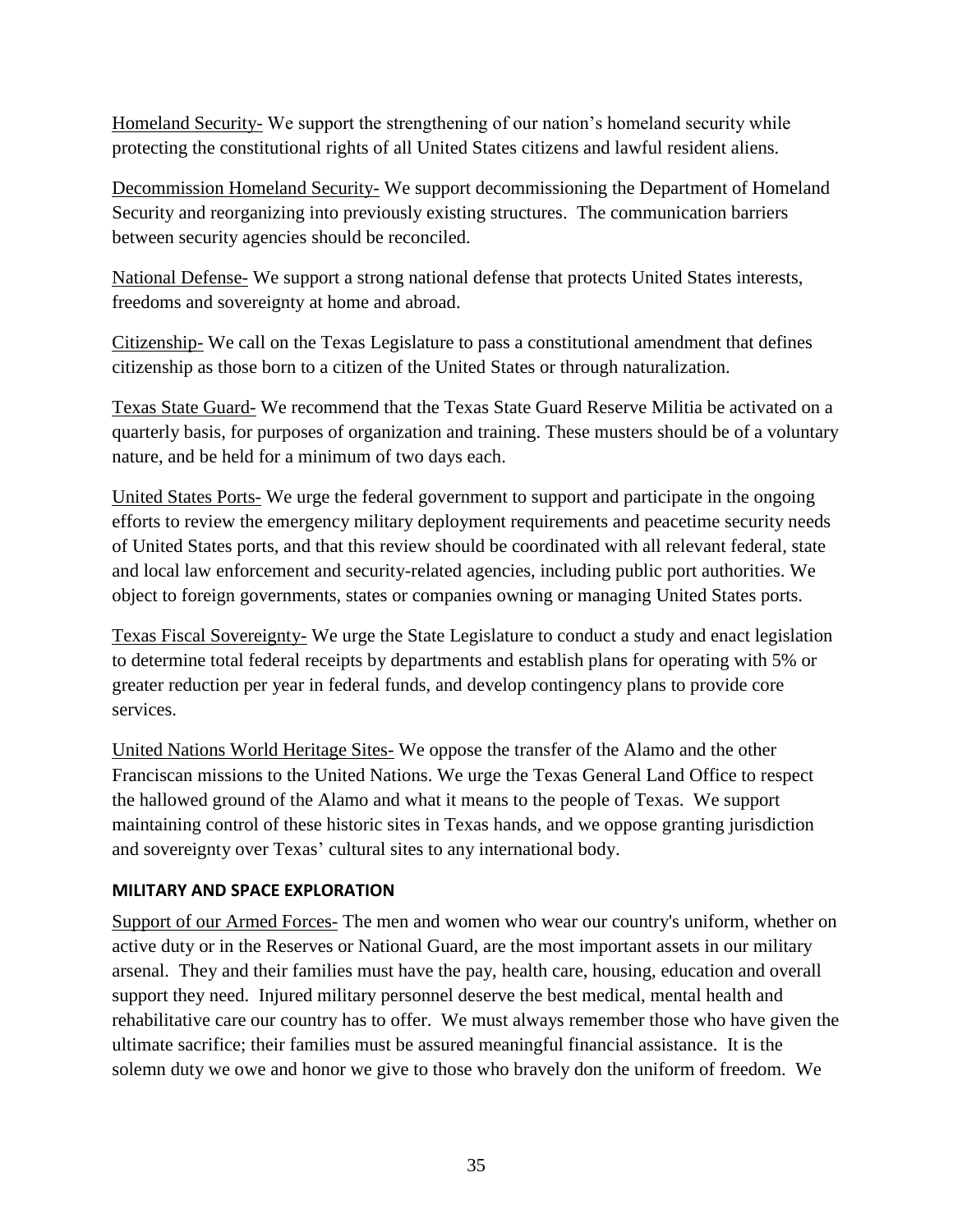support our government in continuing to seek and act upon all information concerning our military personnel and other citizens listed as Missing in Action or Prisoners of War.

Defense Spending- We strongly oppose any cut in the defense budgets and troop levels at this time.

Arming the Military on Military Bases- In light of the recent terrorist attacks at Fort Hood, we call for base commanders to provide sufficient armament of military personnel on military bases to provide for their self-defense.

National Defense Authorization Act- We call on the state Attorney General to challenge in court all provisions of federal laws or executive orders which authorize unconstitutional detention of citizens by federal law enforcement without due process or any enforcement of federal law by the military within the State of Texas, including sections 1021 and 1022 of the National Defense Authorization Act.

Strategic Defense Initiative- We urge the United States Congress to continue funding the Strategic Defense Initiative for missile defense. We further call for renewed efforts and funding for nuclear shield development and for the immediate implementation of such a shield for us, Poland, Czech Republic and other allies.

Military Rules of Engagement- Military Rules of Engagement, as defined by the President or Congress, should not preclude the safety nor deny the immediacy of tactical decision making of the military personnel in the field. Military personnel shall not be criminally or civilly liable for reasonable actions taken in the field.

Returning Veterans- We support the accommodation and reintegration of our troops once their military commitment has expired. Returning veterans must have access to educational benefits, job training, and a wide variety of employment options.

Veteran's Administration- We are outraged by the mistreatment given to our military veterans. The Veteran's Administration must become more responsive and more efficient by eliminating its backlog and reducing wait times for treatment. We support the privatization of veteran's healthcare.

NASA- We strongly encourage the federal government and NASA to work with American citizens and American businesses to research and develop a new vehicle to continue human space flight and maintain America's leadership in space exploration.

#### <span id="page-35-0"></span>**FOREIGN POLICY**

Foreign Policy- We support the spread of representative forms of government, free market enterprise, private humanitarian aid to developing countries, continued favorable treatment of proven allies, censure of adversarial entities that seek destruction of other countries and strong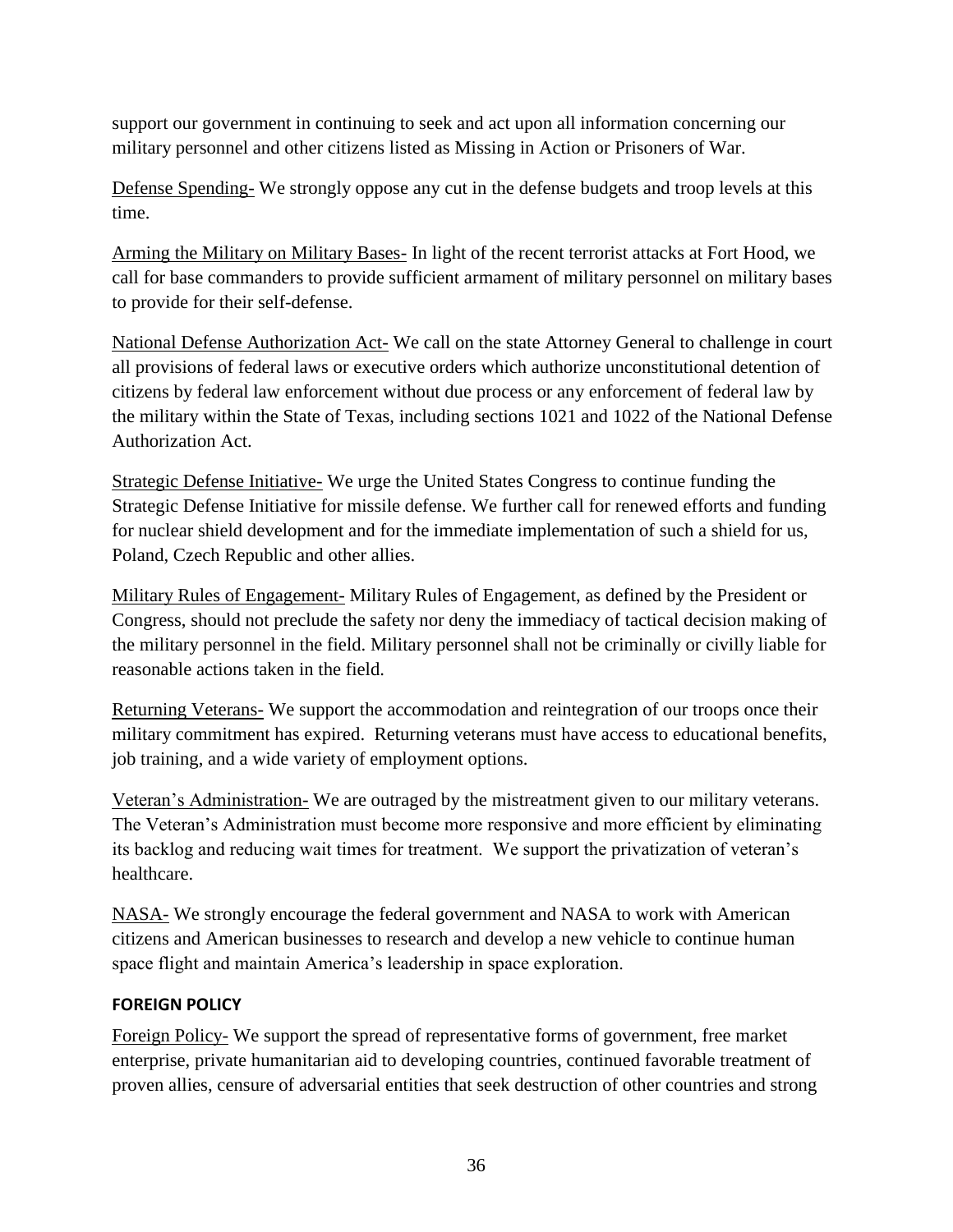policies on confronting terrorists. We oppose United States aid to any foreign entity that consistently votes against our interests or is openly hostile to our nation.

Declaration of War- A lawful "Declaration of War" is necessary for the United States to enter into armed conflict, and we urge Congress to reclaim its Constitutional responsibility as implemented under the War Powers Act. Any breech of this power by the President is an impeachable offence.

Foreign Aid- We oppose foreign aid, except in cases of national defense or catastrophic disasters, with Congressional approval.

Free Trade- We support free trade as a necessary component of American capitalism and of the United States' influence in the world.

International Organizations- We support United States withdrawal from the International Monetary Fund, the World Trade Organization, and the World Bank.

Israel- We believe that the United States and Israel share a special long-standing relationship based on shared values, a mutual commitment to a republican form of government, and a strategic alliance that benefits both nations. Our foreign policy with Israel should reflect the right of sovereign nations to govern themselves and have self-determination. In our diplomatic dealings with Israel, we encourage the continuation of peace talks between Israel and the Palestinians, but oppose pressuring Israel to compromise their sovereignty or security. Our policy is inspired by God's biblical promise to bless those who bless Israel and curse those who curse Israel and we further invite other nations and organizations to enjoy the benefits of that promise.

Mexico- We support United States policies which help Mexico strengthen its Constitution. We support aggressive military and law enforcement cooperation to address corruption, the drug cartels, and human trafficking. We support Mexico's efforts to privatize their nationalized industries in order to strengthen their economy.

Taiwan- We support full diplomatic recognition of Taiwan as an independent and sovereign nation. We urge Congress to work with the Taiwanese government to preserve and enhance the human rights of all people.

Investigate Benghazi- We call upon the United States House of Representatives to appoint a select committee and a special prosecutor in order to subpoena testimony to fully investigate all aspects of the Benghazi debacle, including, but not limited to, the reason Ambassador Stevens was in Benghazi; the denied assistance before and during the attack, the accounts of personnel who participated in the defense of the embassy annex, and the apparent attempt by the White House to deceive the American public with a concocted story about a spontaneous reaction to a YouTube video. We call for bringing those responsible to justice, including jail time.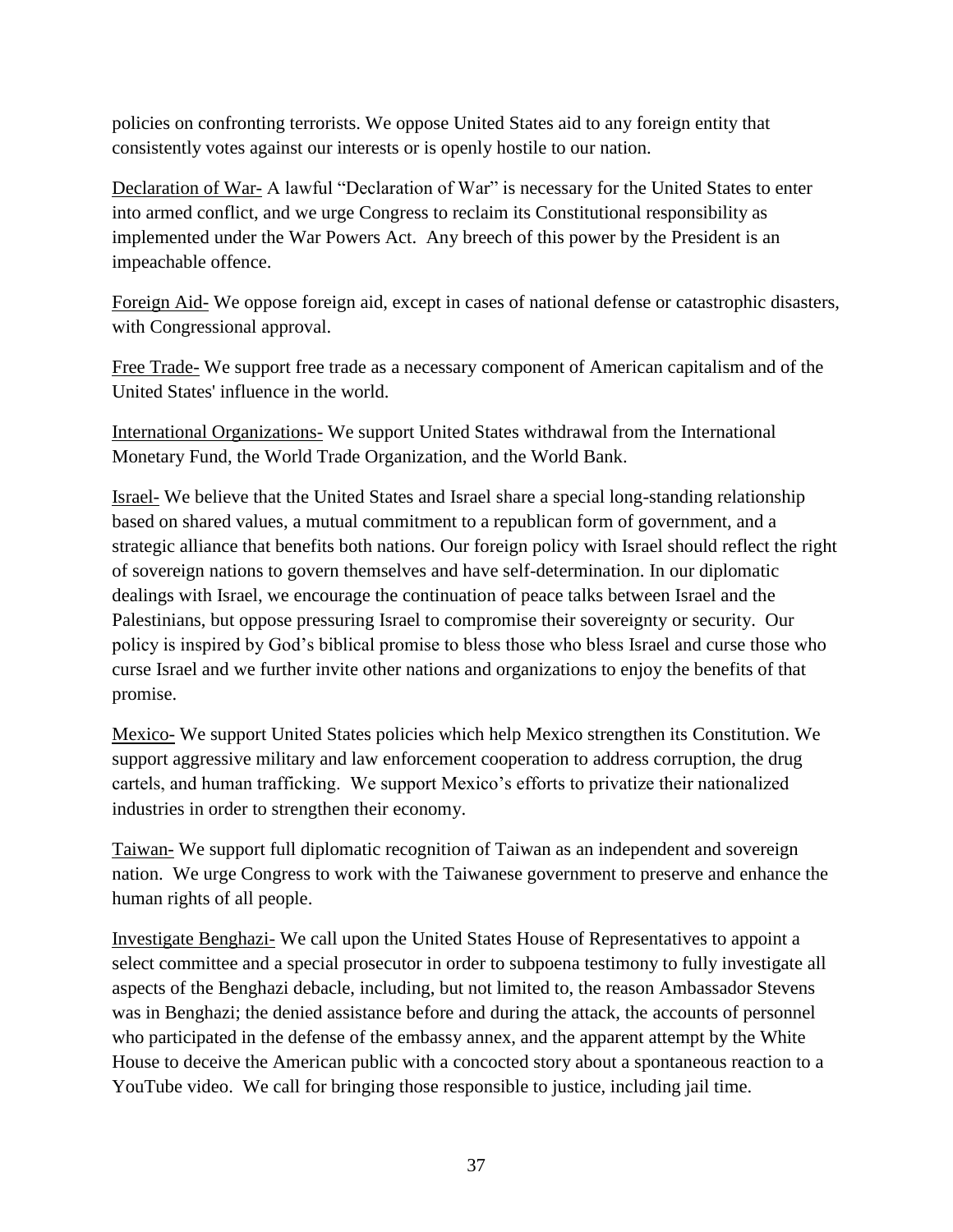Congressional Apology- The Republican Party of Texas endorses and supports the Proposed Congressional Apology to the Chinese Americans for governmental actions that denied equal rights to and adversely harmed the Chinese in America.

## <span id="page-37-0"></span>**IMMIGRATION**

America is proudly a nation of immigrants. Throughout our history, our nation has attracted productive, industrious and gifted people to America because she is exceptional, and those immigrants and their descendants helped make America the world's unrivaled economic and military superpower. It remains imperative to create fair and consistent procedures that will again enable freedom-loving, hard-working and law-abiding immigrants to join us, by providing them an efficient, practical method of legal entry, so they can lawfully take positions where their labor is needed, without exploitation or harassment.

Our national interests are poorly served by our broken, embattled, and outdated immigration system, and patchwork attempts to mend its deficiencies will not prepare us to continue to meet the challenges of an increasingly complex global economy that demands the legal movement of people to fill jobs at all skill levels. An efficient, pro-family and market-based system will provide a more workable solution that is compassionate, equitable and respects the rule of law.

But by failing to create a rational and effective system that encourages and facilitates legal immigration to the benefit of the nation, Congress has forced states to deal with the consequences of a broken immigration system, including human, sex and drug trafficking, the direct criminal activities of cartels and gangs. This situation must end so America can, once again, enjoy the fruits of a vibrant and beneficial system of legal immigration.

In addition, with 92 million Americans not working, the labor force at 36-year low and a lethargic economy, the United States of America can ill-afford a guest worker program designed to depress wages.

The following outlines specific actions needed to address these critical issues:

- Secure the borders through:
	- o Increasing the number of border security officers
	- o Increasing joint operations and training with local law enforcement, DPS and the Texas State Guard
	- o Contiguous physical barrier coupled with electronic, infrared and visual monitoring
- Ending in-state tuition for illegal immigrants
- Enhancing state smuggling laws
- Prohibiting sanctuary cities
- Prohibiting the knowing employment of illegal immigrants
- Providing civil liability protections for landowners against illegal immigrants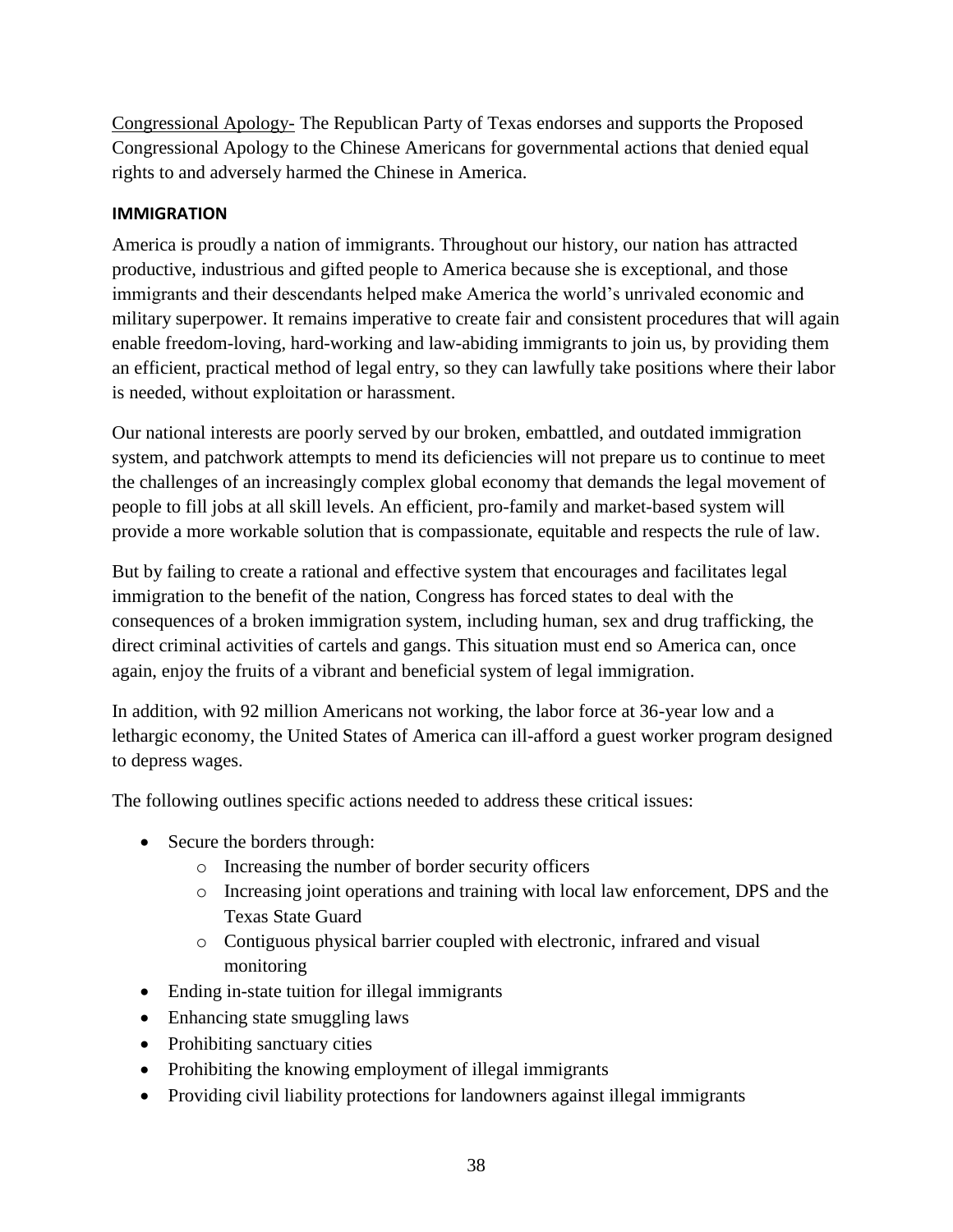- Protecting the ability of law enforcement officers to inquire of the status of someone in custody
- Modernizing current immigration laws to address the following:
	- o Any form of amnesty should not be granted, including the granting of legal status to persons in the country illegally
	- o We support replacement of the current employment visa system with an efficient cost effective system
	- o We support ending country of origin quotas
	- o We support ending the annual green card lottery
- Once the borders are verifiably secure, and E-Verify system use is fully enforced, creation of a visa classification for non-specialty industries which have demonstrated actual and persistent labor shortages